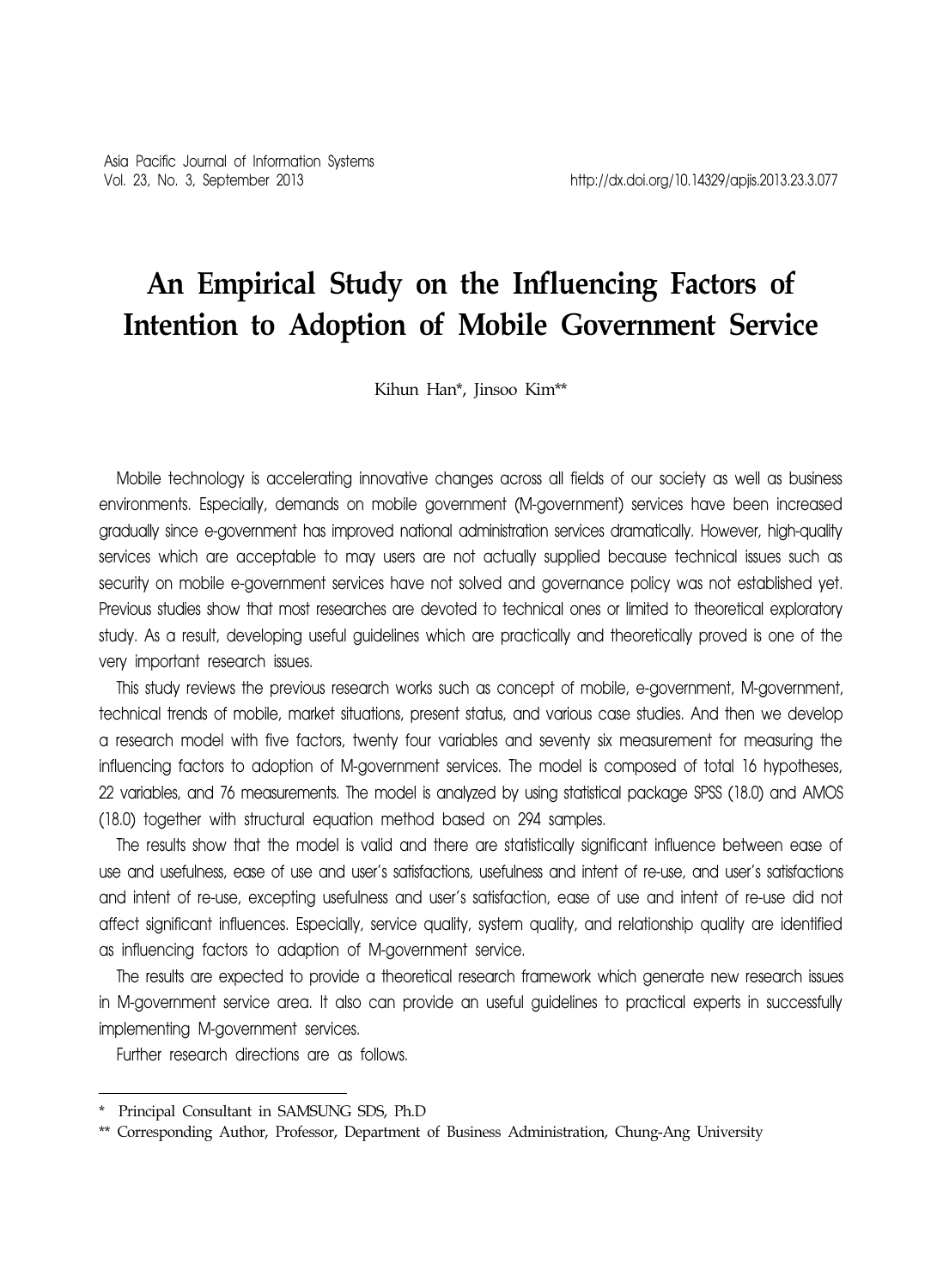User's intents have to be studied in details by classifying users by individual, enterprise, and government as well as developing a new hypothetical model. Since M-government service is at the initial stage, longitudinal studies have to be conducted to trace the peoples' need in order to develop new high-quality mobile services.

Keywords : M-government Service, Intention to Adoption, Service Quality Factors, Relationship Quality Public Quality, TAM

모바일 전자정부 서비스 수용의도의 영향요인에 관한 연구

한 기 훈, 김 진 수

# Ⅰ. 서 론

각국의 전자정부 구축 성과가 가시화 되면서, 이제는 이를 기반으로 더욱 고도화된 전자정부 서비스 제공 방안에 관심이 모아지고 있다. 이것 은 모바일 기술의 발전과 모바일 인터넷 서비스 이용자가 100억 명을 넘을 것이라는 전망에 의해 더욱 설득력을 얻고 있다[Morgan, 2010]. 따라서 국민에게 편리함을 제공하고, 다양한 수요를 충 족시켜 줄 수 있는 모바일 환경에서의 행정 서비 스는 이제 전자정부의 선택이 아닌 필수가 되었다. 특히 이동하면서 서비스 이용이 가능하고 자신의 위치를 고려하여 개인에게 맞춤형 서비스를 제공 하는 모바일 전자정부는 기존의 전자정부 보다 더욱 편리한 서비스 제공은 물론 정부와 국민과의 상호연계성을 더욱 강화시키고 있다[NIA, 2003; KISDI, 2003].

또한, 모바일 전자정부 서비스는 국민수요에 부 응할 수 있는 정책적 가치가 충분하다고 인식되고 있어 정부기관을 비롯하여 많은 연구자들 사이에 서도 심층적인 연구가 필요한 분야로 인식되고 있다. 실제로 122여 개 공공기관이 모바일 웹 서비스를 제공하고 있으며, 기존 행정서비스를 모바일 서비 스로 전환하기 위한 계획을 수립 하는 등 정부에 서는 모바일 전자정부 서비스 구축과 활용에 많은

관심과 노력을 기울이고 있다[MOSPA, 2011]. 대 표적인 국내 모바일 전자정부 서비스로는 민원24 시, 서울시 교통정보, 국세청 연말정산 서비스 등 이 있으며, 국민들의 편의성 증진을 위하여 점차 적으로 개선되어 가고 있다[MOSPA, 2011; NIA, 2010; Trimi and Sheng, 2008].

이 같은 정부의 노력에도 불구하고, 대국민의 주된 관심사인 모바일 환경에서의 개인정보보호, 서비스 플랫폼 등 보안을 포함한 기술적 이슈와 모바일 전자정부 서비스 제공을 위한 거버넌스 (governance) 체계가 확립되지 않아서 국민이 만 족할 만한 모바일 서비스가 제공되지 못하고 있다. 현재 제공되고 있는 모바일 서비스조차도 콘텐츠 홍보 또는 단순정보 제공에 그치고 있고, 모바일 다운로드 건수도 년 평균 1만 건으로 세계 100억 건에 비해 이용률이 현저히 낮아, 그간 모바일 전 자정부 구축 실효성에 대한 의문이 제기되고 있 다[MOSPA, 2011].

반면, 해외에서는 국민이 만족할 만한 수준 높 은 모바일 전자정부 서비스 제공을 위해 다양한 정책을 펼치고 있다. 영국 및 일본에서는 Digital Britain, I-Japan 2010을 통해 고품질의 모바일 전 자정부 서비스 제공을 위한 정부주도의 추진체 계를 갖추고 있으며, 방송통신융합, 디지털 교육 등 다양한 모바일 서비스를 제공하고자 끊임없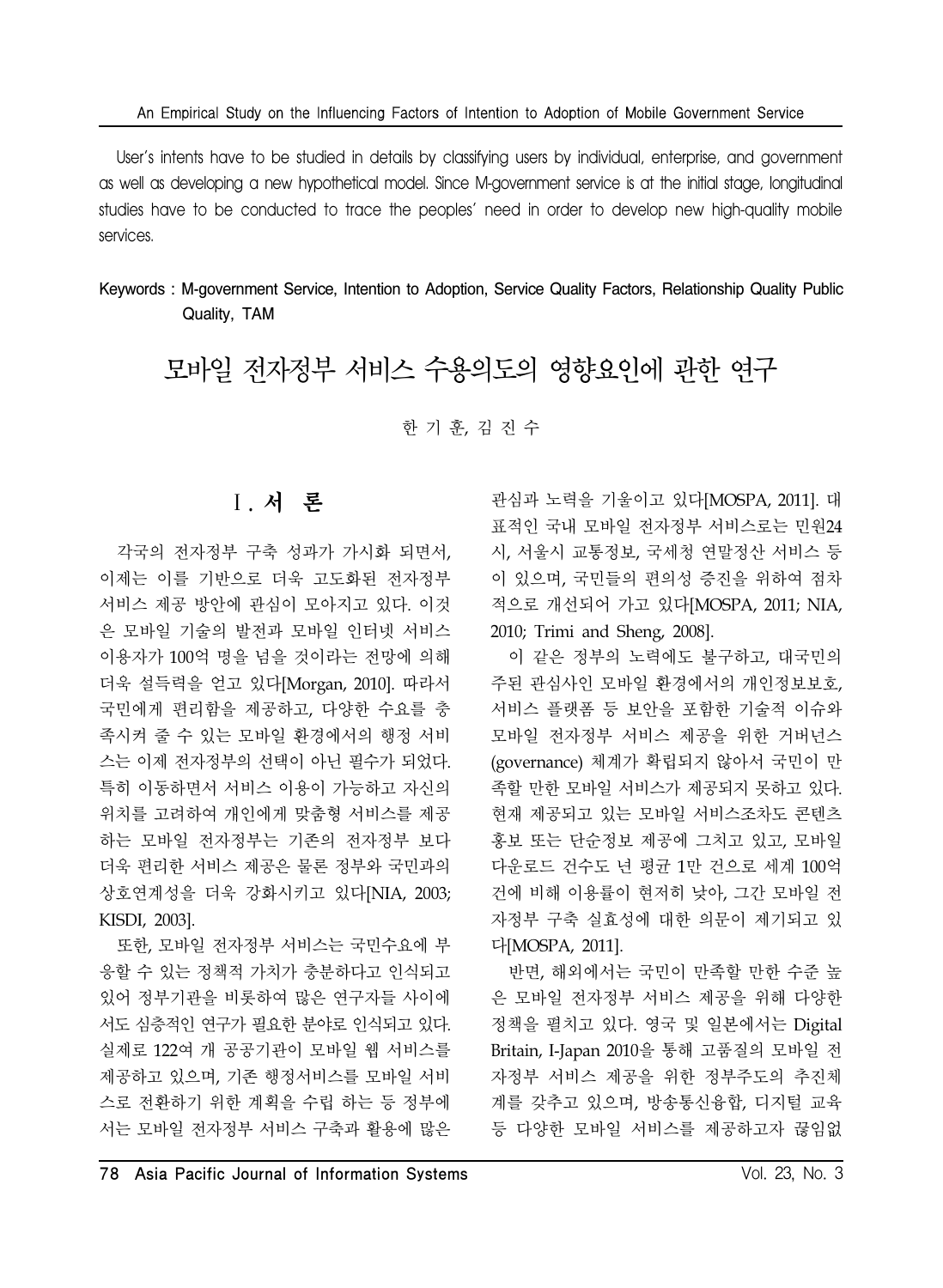이 노력하고 있다[Kim, 2007]. 우리나라가 이러 한 변화에 대응하지 못하고, 모바일 전자정부 서 비스 수준이 지금 이대로 지속될 경우, 2010, 2012 년 UN 전자정부 평가 세계 1위 라는 위상이 흔 들릴 수 있다. 더 나아가 전자정부 수출실적 감소 와 IT에 대한 해외 인지도 하락으로 국내 IT 산 업발전에 좋지 않은 영향을 미칠 수도 있다는 의 견들도 제기되고 있다[NIA, 2010].

물론, 지금의 모바일 전자정부는 초기단계로 사 용자가 서비스를 충분히 체감할 수 있는 수준은 아니다. 하지만 국내 전자정부 수준을 유지⋅ 발전 시키고 해외 모바일 전자정부 확대 추세에 동참하 기 위해서는 우리나라 모바일 전자정부 서비스 제 공에 관한 이슈를 심도 있게 분석하여 사용자 수용 의도를 높이고, 활성화방안을 도출하는 것이 중요 한 연구과제이다[Kim, 2003; Park, 2005; Trimi and Sheng, 2008; Misuraca, 2009; Moon, 2010].

모바일 전자정부와 관련된 국내 연구는 2000 년초, Kim[2003], Park[2005]이 관련 연구를 진행 하였다. 그러나 연구내용이 대부분 무선기술동향 이나 기술적 개념에 치중되어 있고, 연구내용 또한 G4C(Government for Customer) 등 정보화 사업 결과물을 제시하거나 보완하는 정도에서 그치고 있어서 모바일 전자정부 서비스 연구로는 많이 부족한 형편이다.

해외는 Trimi and Sheng[2008], Misuraca[2009] 등이 모바일 전자정부(m-government) 관련 연구 를 수행 하였다. 연구를 통해 모바일 환경변화에 대응하고, 변화하는 사용자 요구를 충족시키기 위 해서는 정부도 모바일 전자정부를 이해하고 사용 자 가치중심의 서비스를 개발하여 저변을 확산하 는 것이 필요하다고 주장한다. 그러나 대부분이 탐색연구에 그치고 있고 사용자관점에서의 실증 연구가 부족하여 모바일 전자정부 서비스 수준을 향상하기 위한 이론적으로 타당하고 실무적으로 유용한 해결책을 제시하는데 한계가 있다.

따라서, 본 연구는 사용자의 모바일 전자정부 서비스의 수용의도에 미치는 영향요인을 분석하 여 모바일 전자정부 서비스 이용 활성화 방안을 도출하고자 한다.

첫째, 선행연구 검토를 통해 모바일 전자정부 서비스, 시스템, 정보, 관계, 공공 품질에 대한 정 의 및 연구동향을 고찰하였다. 둘째, 기존 연구동 향 분석을 통해, 모바일 전자정부 활성화에 영향 을 미치는 요인 분석을 위한 연구모형과 가설을 설정하였다. 셋째, 구조방정식을 통해 연구모형과 가설을 검증하였다. 마지막으로 연구결과 요약, 시사점, 연구의 한계점 및 향후 방향을 제시하였다. 본 연구결과는 학문적으로 초기 단계인 모바일 전자정부 연구에 대한 후속 연구를 촉발할 수 있 는 기반을 제시함은 물론 정책담당자, 이동통신 사업자 등 실무자에게도 유용한 가이드라인을 제공할 것으로 기대된다.

# Ⅱ. 문헌 연구

# 2.1 모바일 전자정부 개념과 이슈

### 2.1.1 모바일 전자정부 개념

모바일 전자정부에 대한 개념은 국가에 따라 서 다양하게 정의된다. 모바일 전자정부가 발전 한 국가중심으로 모바일 개념을 살펴보면, 미국 은 전자정부의 확장, 영국은 기존 유선기반의 전 자정부를 통한 모바일 정부 구축, 우리나라는 국 민, 기업, 정부가 무선인터넷을 기반으로 한 휴대 단말기를 통해 정부와 관련된 업무 및 정보를 처 리하는 미래정부로 정의한다[Lee, 2003].

연구자별로도 다르게 정의한다. Oh[2010]는 "모 바일 전자정부란 행정업무의 효율화와 대국민과 기업을 지원하고 수요자에게 맞춤형 서비스를 강 화하기 위해 인터넷 원격접속(wireless internet)을 통해서 서비스를 제공하는 전자정부"로 정의하였다. Kwon[2008]은 "접근성과 활용성이 제한된 유선 중심의 기존 전자정부 서비스를 뛰어넘는 맞춤형 디지털 민원서비스"라고 정의하고 있다.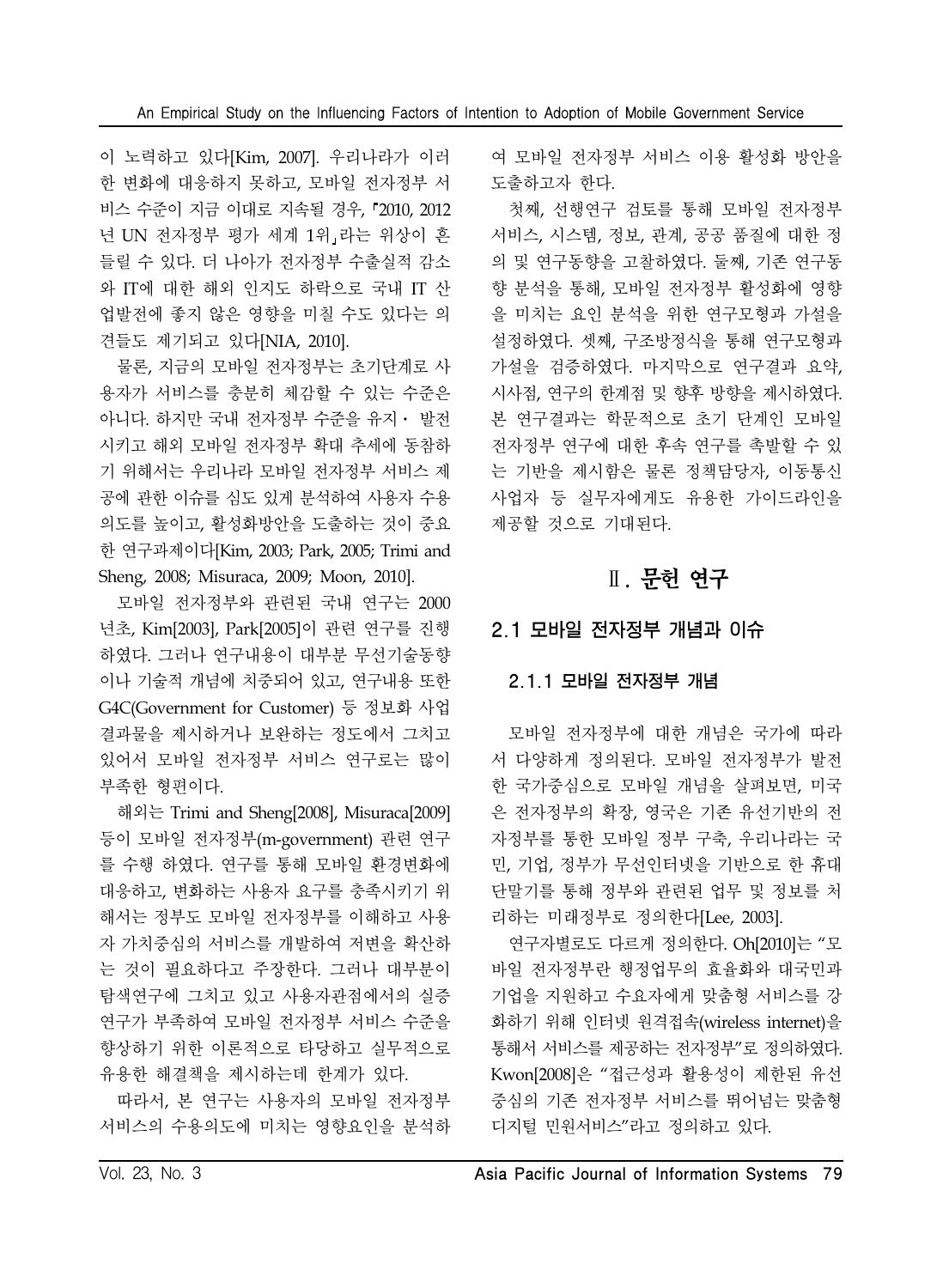본 연구에서는 이상의 내용을 종합하여 모바 일 전자정부를 "국민, 기업, 정부가 행정업무 효 율화 및 수요자 맞춤형 서비스 제공을 위해 무선 인터넷을 기반으로 한 휴대단말기를 통하여 정 부와 관련된 각종 업무 및 정보를 처리하는 미래 정부"로 정의하였다.

#### 2.1.2 기존전자정부와 모바일 전자정부 차이점

모바일 전자정부를 이해하기 위해 기존 전자정 부와의 차이를 특성별로 비교하였다. Ishmatova and Obi[2009]는 M-government는 e-government 의 대체가 아니라고 주장하면서 서비스 수용관점 에서 모바일과 PC의 장단점을 비교하였다. NIA [2010]는 서비스, 시스템 측면 등에서 기존전자정 부와 모바일 전자정부의 차이를 비교하였다.

<표 1> 기존전자정부와 모바일 전자정부 비교

| 구 분 | 기존전자정부                           | 모바일전자정부                                       |
|-----|----------------------------------|-----------------------------------------------|
| 사용자 | • W세대<br>(웹 사이트 중심)<br>•이메일 소통   | • M세대<br>(모바일 중심)<br>· SNS 등 소통방식차이           |
|     | 서비스   • 개인정보관리(웹)                | · 사용자 위치를 고려한<br>개인형 맞춤 서비스                   |
| 시스템 | • 웹시스템<br>$\cdot$ XML<br>· 포털시스템 | • 모바일 컨버전스<br>· HTML5, 클라우드 등<br>· 모바일앱, 모바일웹 |
| 정보  | · Text 기반의<br>콘텐츠                | · 문자, 음성, 동영상 등<br>멀티콘텐츠                      |
| 인프라 | ·유선기반(필요할<br>때 switch on)        | · 무선기반<br>(항상 switch on)                      |

출처: Ishmatova and Obi, 2009, NIA, 2010.

#### 2.1.3 모바일 전자정부 주요 이슈

2009년 아이폰이 등장한 이후로, 전 세계 경제 는 빠르게 모바일 경제로 바뀌어 가고 있다[Kim, 2009]. 2010년 이후 모바일 인터넷 서비스 이용자 는 100억 명을 넘어설 것으로 전망되고 있으며, 스마트폰과 모바일 인터넷의 확산은 인터넷 도

입보다 5배 이상 빠르게 진행될 것으로 예상하고 있다[Morgan, 2010]. 그러나 우리나라 공공 모바 일 서비스 이용률은 앱 다운로드 건수 평균이 1 만여 건 정도에 불과하며, 모바일 플랫폼 50% 이 상이 아이폰에 편중되어 있는 등 국민들에게 양 질의 서비스를 제공하기 위해서는 선결해야 할 문제가 많이 있다[Yonhanews, 2010].

한편, 모바일이 ICT사업 분야 전반의 성장을 견인하고 있고, 모바일 전자정부 서비스 수요 확 산에도 많은 영향을 미치고 있다. 그러나, 국민이 편리하게 모바일 전자정부 서비스를 활용하기 위해서는 모바일 전자정부 표준 프레임워크, 모 바일 전자정부 서비스 제공을 위한 네트워크 환 경 마련 등 모바일 전자정부 인프라를 개선하기 위한 많은 노력이 필요하다[MOSPA, 2010].



민간기업, 금융권 등은 이미 모바일 서비스가 확산되고 있지만, 공공부문은 보안성 등 선결되어 야 할 기술적 이슈로 인해 확산 속도가 느리다. 또 한, 서비스 유료화, 콘텐츠에 대한 지적재산권은 서비스 제공 및 도입이 지연되고 있는 큰 원인이 되고 있다. 더불어 국민에게 양질의 서비스를 제 공하기 위해서는 멀티 플랫폼 지원, 화면크기 등 모바일 환경의 특수성에 대한 제약성을 포함하여 선결해야 할 많은 문제가 있다[MOSPA, 2011]. 이 같은 문제를 해결하고 모바일 전자정부 서비스 수 용도를 높여 모바일 전자정부 이용 활성화에 기여 하기 위해서는 기술적 이슈 등 많은 문제에 대한 근본적인 방안 제시가 선행되어야 한다.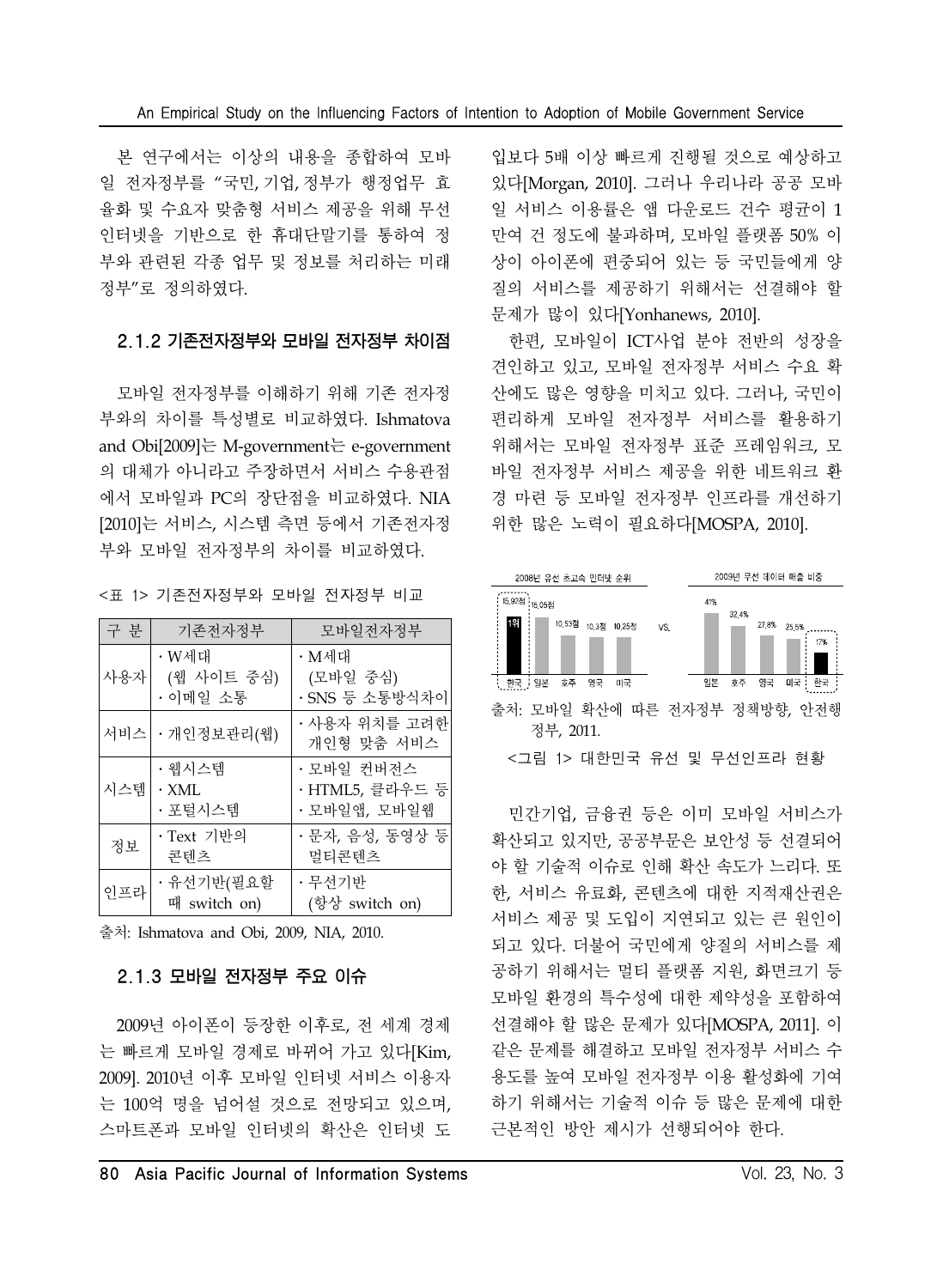### 2.2 모바일 전자정부 서비스 품질요인

### 2.2.1 서비스 품질

서비스 수용에 관한 대부분의 연구에서 서비 스 품질요인은 중요한 측정지표가 되고 있다. 이 것은 서비스의 가치는 사용자가 판단하는 것이 고, 사용자가 판단할 때 서비스 품질을 최우선적 판단의 척도로 활용하기 때문이다.

Durlacher Research[1999]에서는 모바일 서비 스의 특성을 1차, 2차 특성으로 구분하였다, 1차 적 특성은 편재성, 접근성, 보안성, 편리성이며, 2 차적 특성은 위치성, 즉시연결성, 개인화가 있음 을 주장하였다. Kalakota and Robinson[2001]은 이동성과 휴대성, Ishmatova and Obi[2009]는 개 인화, 접근성, 이동성을 서비스 품질 측정 변수로 활용하여 연구를 수행하였다.

<표 2> 모바일 전자정부 서비스의 서비스 품질 관련연구

| 연구자              | 측정변수                  |  |  |  |  |
|------------------|-----------------------|--|--|--|--|
| Parasuraman      | SERVQUAL(유형성, 신뢰성,    |  |  |  |  |
| et al.[1985]     | 반응성, 공감성, 확신성)        |  |  |  |  |
| Durlacher        | 1차 특성: 편재성, 접근성, 보안성, |  |  |  |  |
| Research         | 편리성/2차 특성: 위치성,       |  |  |  |  |
| [1999]           | 즉시연결성, 개인화            |  |  |  |  |
| Cullen and       | 접근성, 민원편의성            |  |  |  |  |
| Houghton[2000]   |                       |  |  |  |  |
| Kalakota and     | 이동성, 휴대성              |  |  |  |  |
| Robinson[2001]   |                       |  |  |  |  |
| Lee et al.[2007] | 개인주의, 상황성, 시간지각       |  |  |  |  |
| Ishmatova and    | 개인화, 접근성, 이동성         |  |  |  |  |
| Obi[2009]        |                       |  |  |  |  |
|                  | 네트워크 연결성, 모바일 세율,     |  |  |  |  |
| Tripathi and     | 고객서비스, 부가가치 서비스,      |  |  |  |  |
| Siddiqui[2010]   | 다양한 계획                |  |  |  |  |

### 2.2.2 시스템 품질

시스템 품질은 데이터를 전달하는 시스템의 성능 이라고 정의한다[DeLone and McLean, 1992].

Bailey and Pearson[1983]은 접근 편리성, 시스템 유연성, 시스템 통합, 응답시간, Molla and Licker [2001]는 안전성, 접근성, Moon[2010]은 시스템 네 트워크의 속도, 안정성, 보안, 상호작용성, 개인정보 보호, 자원의 부족을 시스템 품질 측정의 중요변수 라고 주장한다.

<표 3> 모바일 전자정부 서비스의 시스템 품질 관련연구

| 연구자                        | 측정변수                                  |
|----------------------------|---------------------------------------|
| Baily and<br>Pearson[1983] | 접근 편리성, 시스템 유연성,<br>시스템 통합, 응답시간      |
| Liao and<br>Cheung[2001]   | 시스템 네트워크의 속도, 안정성                     |
| Molla and<br>Licker[2001]  | 안전성, 접근성                              |
| Kim et al.[2003]           | 개인화, 안전성                              |
| DeLone and<br>McLean[2004] | 정확성, 응답시간, 반환시간,<br>완전성, 유연성, 통합성, 보안 |
| Jung[2004]                 | 아저성                                   |
| De Wulf et al.<br>$[2006]$ | 웹 사이트 접근성, 안전성                        |
| Han and<br>Hong[2006]      | 보안/개인보호, 성능, 안정성                      |
| Choi[2006]                 | 시스템의 접속성, 사용편의성,<br>시스템 신뢰성           |
| Jin[2007]                  | 사용 용이성, 보안성, 연결성                      |
| Misuraca <sup>[2009]</sup> | 모바일과 어플리케이션의 통합,<br>거래비용              |
| Moon[2010]                 | 보안, 상호작용성, 개인정보보호,<br>자원의 부족          |

### 2.2.3 정보 품질

정보시스템 성공요인 중 정보 품질의 중요성을 주장하는 선행연구는 많이 있다. 최근 많은 연구자 들이 정보 품질변수를 이용하여 새로운 기술이나 서비스 수용 영향요인을 도출하기 위한 연구를 수 행하고 있다[DeLone and McLean, 1992; Seddon, 1997; Alesander and Tate, 1999; Han and Hong, 2006; *Lee et al*., 2007].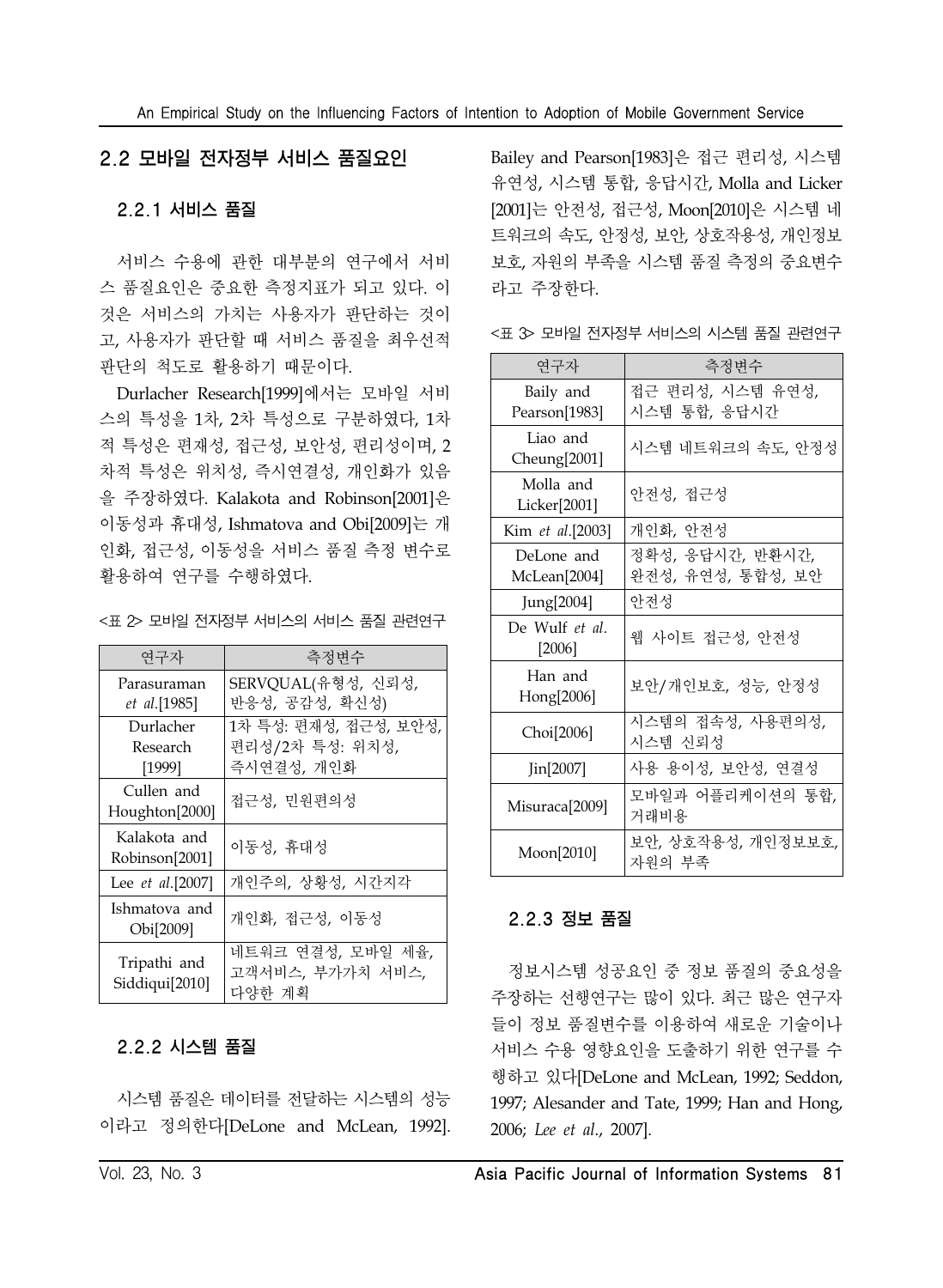| <표 4> 모바일 전자정부 서비스의 정보 품질 관련연구 |  |  |  |
|--------------------------------|--|--|--|
|                                |  |  |  |

| 연구자                         | 측정변수                                        |
|-----------------------------|---------------------------------------------|
| Seen[1981]                  | 출력정보의 정확성, 적합성, 중복성,<br>이용 용이성, 의사결정과정의 공헌도 |
| Hiltz and<br>Turoff[1982]   | 특별기능의 유용성                                   |
| Bailey and<br>Pearson[1983] | 정확성, 최근성, 적시성, 신뢰성,<br>완전성, 간결성, 형태, 적절성    |
| Goslar[1986]                | DSS 특성의 유용성                                 |
| DeLone and<br>McLean[1992]  | 정확성, 완전성, 자유성, 정밀성,<br>유용성, 간결성, 적시성        |
| Alesander and<br>Tate[1999] | 정보의 책임성, 정확성, 객관성,<br>최신성, 자료의 충실성          |
| Han and<br>Hong[2006]       | 즉시성, 다양성, 오락성, 정확성                          |
| Choi[2006]                  | 정보범위, 정보 이해가능성, 정보<br>유용성                   |
| Moon [2010]                 | 시간 민감성                                      |
| Cho[2010]                   | 정확성, 최신성, 유용성                               |

#### 2.2.4 관계 품질

관계 품질에 대한 연구는 전자정부 서비스 품질 향상차원에서 많이 수행되었다[Li *et al*., 2002; Rhee and Rha, 2009; Choi, 2010]. 특히 Lee, Gim and

<표 5> 모바일 전자정부 서비스의 관계 품질 관련연구

| 연구자                          | 측정변수                                 |  |  |  |  |
|------------------------------|--------------------------------------|--|--|--|--|
| Li et al.[2002]              | 상호작용, 의사결정                           |  |  |  |  |
| Carter and<br>Belanger[2005] | 적합성, 관계이익 이미지, 복잡성                   |  |  |  |  |
| Subrata et al.<br>$[2008]$   | 신뢰, 이행, 문화, 상호의존성,<br>커뮤니케이셔         |  |  |  |  |
| Rhee and Rha<br>$[2009]$     | 협력, 조화, 화경                           |  |  |  |  |
| Lee et al.[2009]             | 시민의 욕구이행, 상호커뮤니케이<br>션, 세분화된 서비스     |  |  |  |  |
| Cho[2010]                    | 공감성, 의사소통, 상호작용성,<br>서비스 세분화, 맞춤 서비스 |  |  |  |  |

Yoo[2009]는 전자정부의 시민만족에 대한 관계 품 질효과에 관한 연구에서 needs fulfillment(시민욕 구이행, interactive communications(상호작용성), segmented service(세분화된 서비스)의 관계 품질 변수와 individual efficiency(자기효능감), 시민만 족간의 인과관계를 검증하고자 하였다. 연구결과 관계 품질변수 모두가 시민만족에 영향을 미치는 요인임이 입증되었다.

### 2.2.5 공공 품질

공공 품질이란 공공성(publicness)이라고도 부 르며, 책임성, 신뢰성(정부에 대한 신뢰), 법제도, 공개성 등을 통해서 시민들의 사용자 가치를 제고 하고, 시민의 사용 만족도를 향상하기 위한 품질요 소로 정의할 수 있다[Coursey and Bozeman, 1990]. 공공 품질이 public service(공공 서비스)의 품질 을 향상할 수 있다는 주장은 일부 제기 되고 있으나, 전자정부 서비스 사용자 수용과 관련된 연구에서 측정변수로 활용한 사례는 많지 않다. 이것은 기존 전자정부는 정부가 가지고 있는 정보를 획일적으로 제공하는 체제로 모바일 전자정부의 국민과의 원활 한 소통을 위해 필요한 공공 품질 변수가 중요하게 여겨지지 않았기 때문이다[MOSPA, 2011].

반면, 본 연구는 모바일 전자정부 서비스 수용 의도에 영향을 미치는 요인을 파악하여 정책적 가이드를 제시하는 연구로 개발된 앱에 대한 지 적재산권, 정부의 공공정보공개, 개인정보보호 유출방지 등 정부 본연의 역할차원에서 전자정 부 서비스 활용율을 증가시킬 수 있는 공공 품질 과 관련된 이슈가 중요하다. 따라서 공공 품질변 수는 모바일 전자정부 서비스 활용측면에서 중 요한 의미를 가지는 변수임과 동시에 다른 연구 와 차별화 되는 요인이다.

공공 품질이 공공 서비스 측정에 필요한 변수임 을 주장하는 연구는 많이 있다. Rhee and Rha [2009]는 공공 서비스 품질과 고객만족에 관한 연 구에서 공공영역에서의 서비스 품질 속성을 밝혀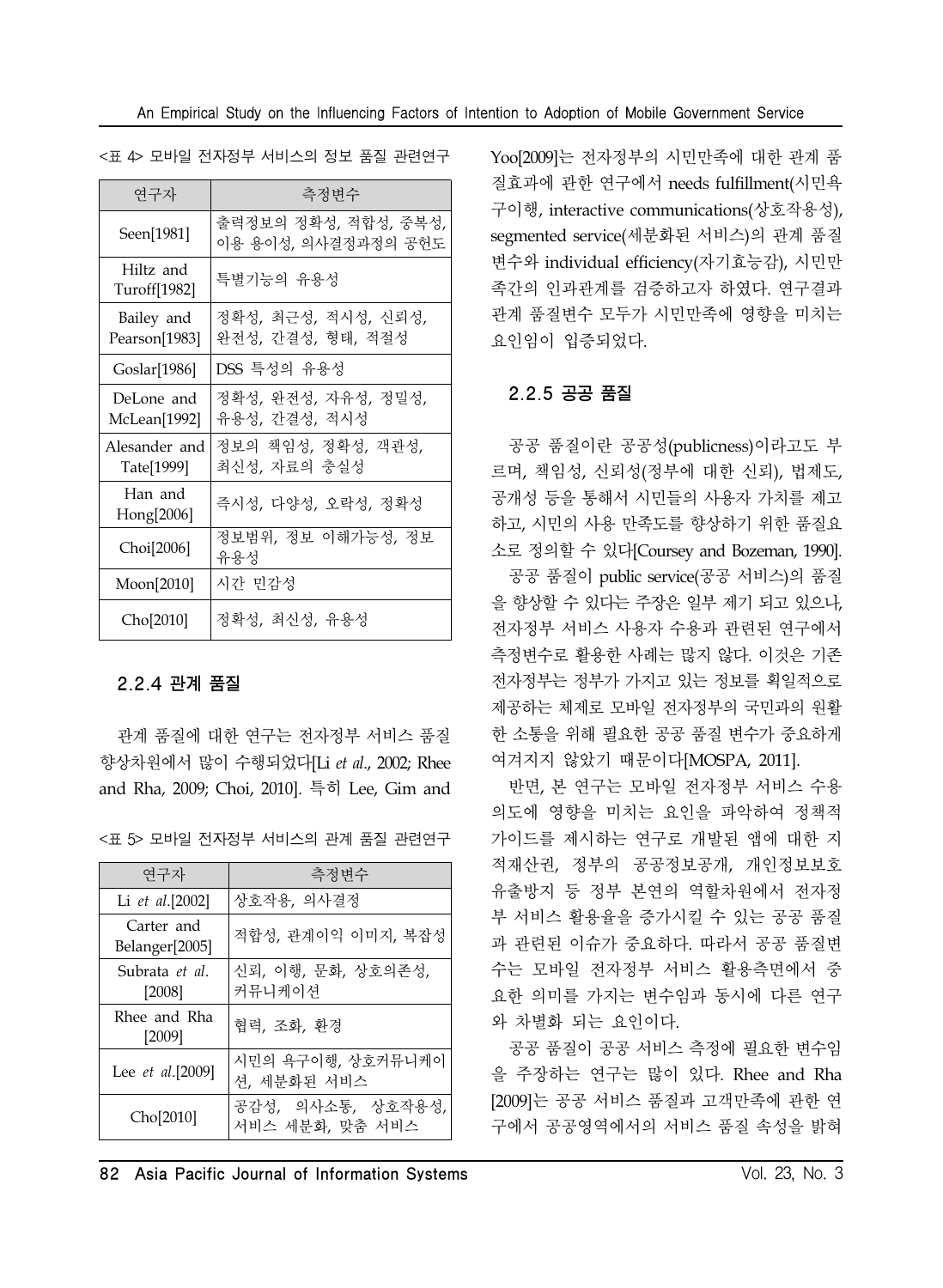냈다. 또한 공공 서비스 특성을 반영한 새로운 품 질 변수의 개발이 필요함을 제시했다.

Haque[2001]는 공공 서비스에서 점차적으로 감 소되고 있는 공공성의 회복을 위해서는 citizenship(시민의식), representation(대표성), accountability(책임성), equality(평등성), impartiality(중 립성), openness(개방성), responsiveness(반응성), justice(공정성)와 같은 공공 품질을 향상하고 지속 적으로 연구할 필요가 있음을 주장하였다.

### 2.3 모바일 전자정부 서비스 매개요인

#### 2.3.1 이용 용이성

사용자의 서비스 수용의도 측정에 있어서 이 용 용이성과 유용성에 대한 중요성은 이미 많은 연구를 통해 입증되었다. 최근 많은 연구자들이 이 측정변수를 이용하여 사용자 가치 및 수용의 도를 측정하고 있다[Seddon, 1987; Lin and Lu, 2000; Wang and Liao, 2008].

Carter and Belanger[2005]는 전자정부서비스 활용 연구에서 인지된 이용 용이성이 사용의도 와 긍정적인 영향이 있음을 검증하였다. 이를 통 해 전자정부 서비스 활용도를 높이기 위해서는 국민들이 접근이 용이하고 쉽게 이용할 수 있도 록 서비스를 구성해야 한다고 주장하였다.

Wang and Liao[2008]은 모바일 예약(m-booking)서비스 수용에 관한 실증연구를 통해 인지된 이용 용이성이 인지된 유용성에 영향을 미치고 있음을 확인하였다.

### 2.3.2 유용성

Seddon[1987]은 DeLone and McLean Model 의 IS 성공 모델 확장 및 재구성에 대한 연구에서 IS 사용의 혜택에 대해 일반적으로 인식되는 척 도로 인지된 유용성을 채택하여 개인, 조직, 사회 의 미래 IS 사용의 혜택과 영향도를 연구하였다.

Wang and Liao[2008]는 모바일 예약(m-booking)서비스 수용에 관한 실증연구를 통해 인지된 유용성이 모바일 예약 서비스 수용에 영향을 미 치고 있음을 입증하였다.

Sanford and oh[2010]는 모바일 데이터 수용 에 대한 사용자 저항역할 연구에서 인지된 유용 성이 IT 사용의도에 영향을 미치고 있음을 입증 하였다.

### 2.4 모바일 전자정부 서비스 수용의도 요인

#### 2.4.1 사용자 만족 및 재사용의도

Oliver *et al*.[1981]은 사용자 만족도는 경영학의 마케팅 분야에서 시작되었으며, 특정 서비스나 제 품에 대해 기대하는 정도가 인지적으로 충족되는 경우를 의미한다고 정의하였다. 본 연구에서도 모 바일 전자정부 서비스에 대해서 국민들이 느끼는 생활의 편리성, 정보의 유익성 등을 사용자 만족을 측정하는 변수로 사용하였다. 재사용의도는 충성 도와 사용도로 구분하여 살펴보았다.

Reichheld and Schefter[2000]는 충성도를 만족 감과 애착을 갖고 지속적으로 방문하고 이용하고 자 하는 열의 정도라고 주장하였다. Davis *et al*. [1989]은 사용도를 개인의 신념이 태도에 영향을 미치고, 태도는 행위의도에 영향을 미치며, 행위의 도는 실제행위에 영향을 미친다고 주장 하였다.

선행연구에 의거하여 본 연구의 모바일 전자 정부 서비스 수용의도 변수로는 사용자 만족도 와 재사용의도를 활용하였다.

### 2.5 기존 연구 종합

모바일 전자정부 서비스 수용의도에 미치는 영향요인 도출의 토대를 마련하기 위해 그간 선 행 연구를 통해 도출된 서비스 요인을 정리하였다. 지금까지 도출된 많은 모바일 서비스 환경변화 동인, 정책적 이슈 그리고 모바일, 전자정부, 모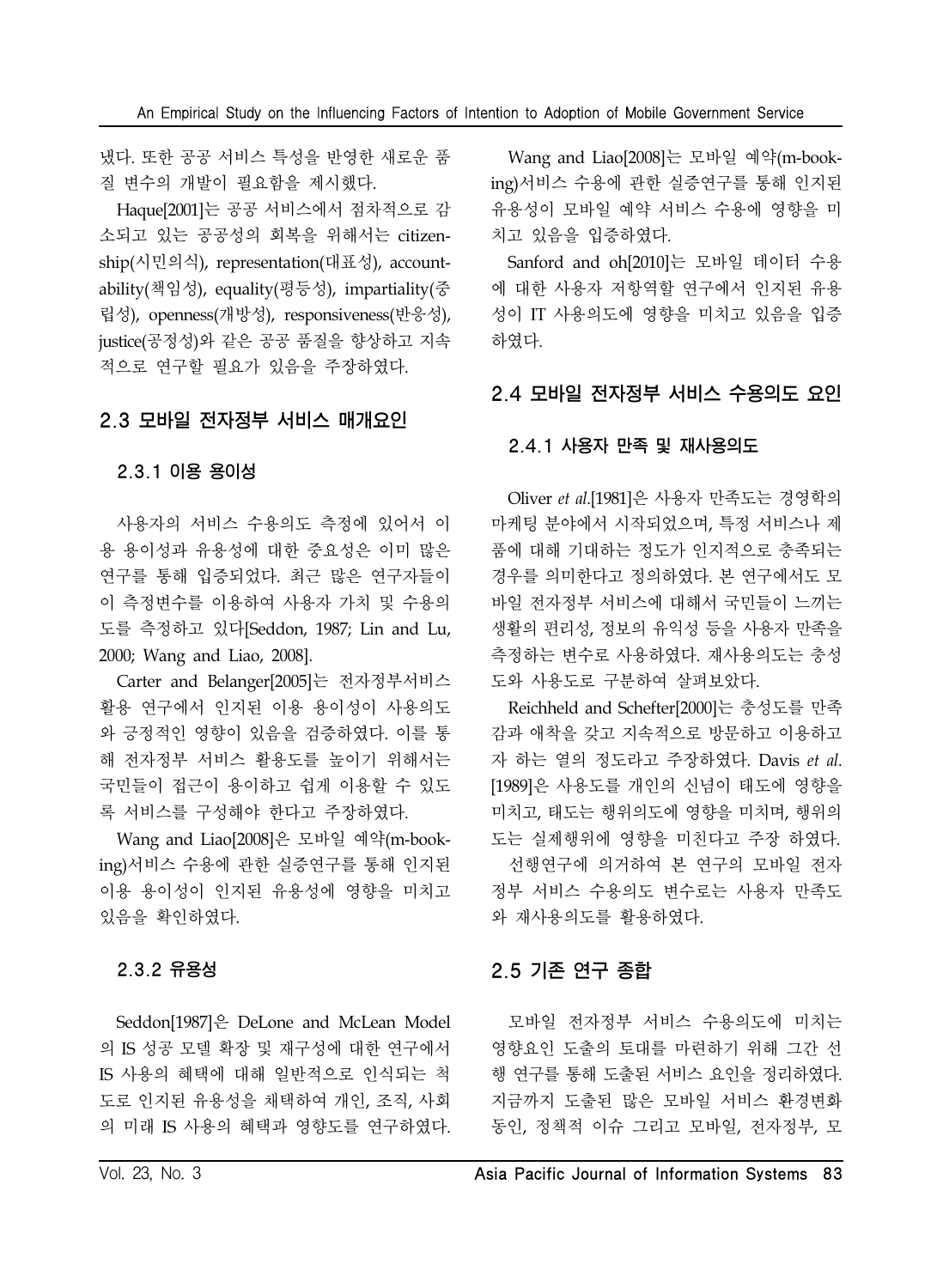| An Empirical Study on the Influencing Factors of Intention to Adoption of Mobile Government Service |  |  |  |  |  |  |  |  |  |  |  |  |
|-----------------------------------------------------------------------------------------------------|--|--|--|--|--|--|--|--|--|--|--|--|
|-----------------------------------------------------------------------------------------------------|--|--|--|--|--|--|--|--|--|--|--|--|

|                     | 환경/정책/연구 영역에서의 서비스 요인                                                                                                                                                                                      | 모바일 전자정부 서비스 독립변수                                   |
|---------------------|------------------------------------------------------------------------------------------------------------------------------------------------------------------------------------------------------------|-----------------------------------------------------|
| Environment<br>(화경) | • 모바일 오피스 증가<br>• 하이브리드 웹/앱 수요 촉진<br>• 모바일 서비스 플랫폼/UI 중요성 증대<br>• 소셜 네트워크 서비스(SNS) 이용 활성화<br>• 증강현실 편의성 감지<br>• 모바일 컨텐츠 품질 중요성 증가<br>• Conversions(융합) 출현                                                  | 서비스 품질<br>• 개방성<br>• 이동성<br>• 개인화                   |
|                     | • 스마트폰의 다양한 운영체계                                                                                                                                                                                           | • 접근용이성                                             |
| Policy<br>(정책)      | • 시/공가 제약 극복<br>• 공공 모바일 플랫폼 구축<br>• 모바일인터넷 인프라 확충<br>• 민가협업 모바일 서비스 개발<br>• 공공모바일 서비스 제공 여거 조성<br>• 소셜 미디어<br>• 새로운 공공관리/공공정보 공개 범위<br>• 트위터, 페이스북, 미투데이 등 SNS 업체<br>• 모바일 전자정부 표준프레임워크<br>• 모바일 웬 호환성 확보 | 시스템 품질<br>• 안정성<br>• 범용성<br>• 보안성<br>• 융합성<br>정보 품질 |
|                     | • 모바일 서비스간 호환성<br>• Open API<br>• 개인정보 보호                                                                                                                                                                  | • 정확성<br>• 최신성                                      |
|                     | • 편재성/도달성                                                                                                                                                                                                  |                                                     |
|                     | • 보안성/정보보호/보안인증체계<br>• 위치기반/상황기반 접속성/위치확인성<br>상황기반제공성                                                                                                                                                      | • 정보유용성<br>• 시간 민감성                                 |
|                     | • 즉시 연결성/접속성/접근성                                                                                                                                                                                           | 관계 품질                                               |
|                     | • 개인화/참여촉진/소셜 네트워크/<br>• 모바일 기술 통합/단말기전송속도/화면크기/                                                                                                                                                           | • 공감성                                               |
|                     | 키패드/ 저장용량/배터리<br>• 민원절차 편리성/민원처리투명성/온라인 서식                                                                                                                                                                 | • 상호작용성                                             |
| Study<br>(선행연구)     | 다운로드/온라인신청<br>• 적시성/시간민감성/반응성                                                                                                                                                                              | • 세분화된 서비스                                          |
|                     | • 상호작용/협업기능/정부간 협업<br>• 재미/흥미 /유희적 서비스                                                                                                                                                                     | 공공 품질                                               |
|                     | • 비용적정성                                                                                                                                                                                                    | • 책임성                                               |
|                     | • 정보유용성/유용성/자료의 최신성<br>• 책임성/신뢰성/개방성                                                                                                                                                                       | • 공공정보공개                                            |
|                     | • 남성/여성/정보취약계층 서비스                                                                                                                                                                                         | • 규제                                                |
|                     | • 시민을 대하는 태도/시민욕구충족 노력<br>• 법제도/규제                                                                                                                                                                         |                                                     |

<그림 2> 모바일 전자정부 서비스 수용의도에 미치는 영향요인 관련 서비스요인 도출 및 변수 연관도

바일 전자정부, TAM 등 선행 연구에서 사용된 변수 중 주요변수를 추출 하였다. 이를 토대로 범 용성, 융합성, 시간 민감성, 공공정보공개 등 기 존서비스와 차별화된 변수를 도출하였으며, 연구 모델 설계를 위한 바탕을 마련하였다.

# Ⅲ. 연구모형 및 가설설정

### 3.1 연구모형의 설계

위 문헌연구 고찰을 통해 알 수 있듯이 전자정 부 서비스 품질평가 및 수용과 관련된 연구는 많 이 진행되었다[Cullen and Houghton, 2000; Joo, 2003; Han and Hong, 2006; Park *et al*., 2008; etc]. 그러나 모바일 전자정부 서비스에 대한 연구는 상 대적으로 많이 진행되지 못하였다. 그 이유는 모

바일 전자정부 개념이 최근에 들어서 활발히 논의 되기 시작하였으며, 아직도 e-government 확장차 원에서 모바일 전자정부를 바라보는 시각이 많기 때문이다[NIA, 2010]. 이처럼 모바일 전자정부는 많이 연구되지 않은 새로운 영역이지만, 미래 전 자정부의 가장 중요한 서비스로 인식되고 있다 [Misuraca, 2009]. 2006년 e-GovWorld에서도 모 바일 전자정부 서비스를 가장 핵심 권고사항 중에 하나로 강조하고 있을 만큼 본 연구는 중요한 과 제이다.

그럼에도 불구하고 모바일 전자정부 서비스에 대한 선행연구의 대부분이 이론에 그치거나, 플 랫폼 등 기술적 주제에 집중되어 있다. 또한 대부 분의 연구가 탐색적인 성격이 강하여 모바일 전 자정부의 학문적 깊이를 심화하고 국민들에게 확산시키기 위해서는 실제 서비스 사용자를 대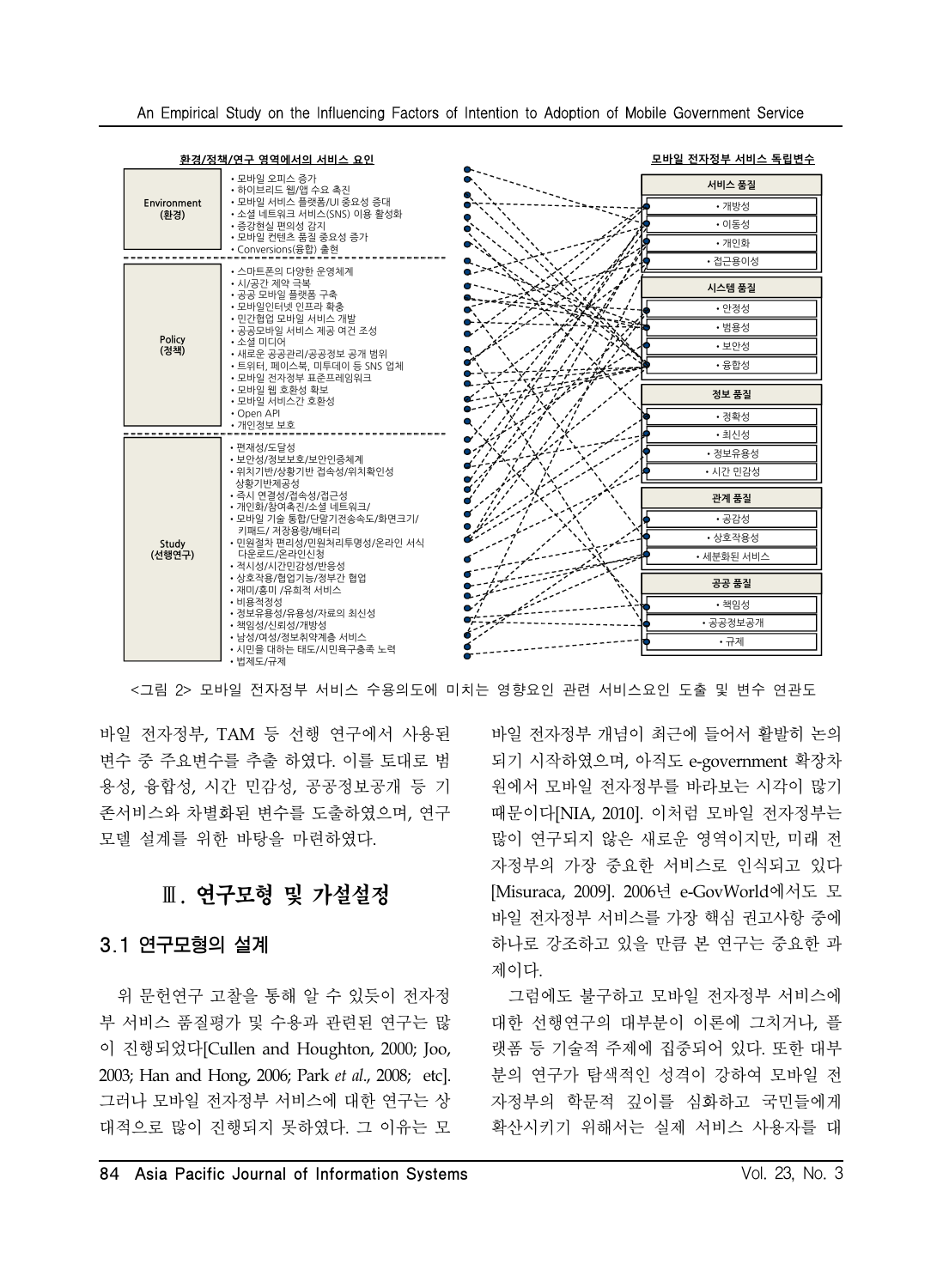상으로 한 실증연구가 필요하다[Moon, 2010; Misuraca, 2009]. 물론, 공공 모바일 사용에 대한 실증연구 는 일부 진행되어 왔지만, 대부분의 연구가 모바 일 전자정부를 서비스 관점에서 포괄적으로 해 석하고 국민들의 수용의도에 관하여 세밀하게 검토하기 보다는 단순 사용성을 평가하는 데 그 치고 있다[Misuraca, 2009].

따라서, 본 연구에서는 기존 연구의 문제점을 보완하고 모바일 전자정부 서비스의 사용 활성 화 방안을 수립하기 위해서 다음과 같이 기존 연 구와의 차별을 시도하였다. 먼저 서비스 품질요 인은 Moon[2010], Cho[2010]의 실증연구에서 입 증된 정부와 시민 간의 커뮤니케이션 중요성을 고 려하여 개방성을 측정 변수로 추가하였다.

시스템 품질에서는 공공 인프라적인 성격을 감 안하여 범용성[Tiwana *et al*., 2010]을 추가하였으 며, 모바일로 인한 새로운 모바일 서비스에 대한 욕구와 컨버전스 환경에 대응하기 위한 모바일기 술과 시스템의 통합을 고려하여 융합성[Misuraca, 2009]을 추가하였다.

정보 품질에서는 Trimi and Sheng[2008]이 주 장한 것처럼 시민들은 언제, 어디서든지 정부서 비스에 접속할 수 있으며, 특히 테러, 심각한 날 씨에 대한 경고 등 시간에 민감한(time-sensitive) 정보를 지금의 인터넷 전자정부보다 더 신속하 고 직접적으로 보낼 수 있음을 감안하여 시간 민 감성을 변수로 추가하였다. 또한 모바일 전자정 부 서비스를 사용자가 수용하는 데 있어서 이해 관계자간 상호관계의 중요성을 고려하여 관계 품질 변수를 추가하였다. 더불어 최근 전자정부 서비스 향상을 위해 법제도, 공공정보 공개 등 공 공관리의 중요한 개념이 되고 있는 공공 품질변 수를 추가하였다[MATEI and LAZĂR, 2011].

또한, 서비스 품질요인과 만족도나 이용의도 간 의 인과관계를 입증하는 일반적인 연구와는 다르 게 사용자가 모바일 전자정부 서비스를 수용한다 는 것은 결국 사용자가 서비스의 가치를 인정하는 것이라고 주장하는 Ishmatova and Obi[2009]의

연구결과를 참조하여, 모바일 전자정부 서비스 품 질요인이 유용성과 이용 용이성에 어떠한 영향을 주는지를 파악하고자 하였다. 그리고 업무에 유용 하고 이용이 편리하다면 서비스에 만족하고 재사 용의도가 있는지 알아봄으로서, 국민들의 사용의 도를 포괄적으로 파악하고 모바일 전자정부 서비스 수용의도에 미치는 영향 요인을 세밀하게 검토하 고자 하였다. 위에 제시한 전반적인 내용을 반영 하여 연구모형을 도식적으로 표현하였다<그림 3>.



<그림 3> 연구모형

# 3.2 가설의 설정

### 3.2.1 서비스 품질 관련가설

서비스 품질은 무형성이 강하여 주관적 품질 관점에서 지각된 서비스 품질의 의미로 정의할 수 있다[Parasuraman *et al*., 1988]. 이 지표는 사용자의 서비스 수용에 있어서 인지된 유용성, 인지된 이 용 용이성 등 사용자 가치를 평가하는 지표로서 많은 연구에서 인용하고 있다.

Seddon[1997]은 DeLone and McLean[1992]이 제시한 IS 성공모델을 보다 정교화하여 서비스 품 질과 정보시스템 사용의 순혜택에 대해서 일반적 으로 인식되는 정도인 인지된 유용성과의 인과관 계를 입증하였다. DeLone and McLean[2003]은 정 보시스템 변화와 이슈를 반영한 수정된 IS 성공모 형을 통해 확신성, 공감성, 접근성 등 서비스 품질 에 대해서 연구하고, 사용자 만족과의 인과관계를 밝히고자 하였다.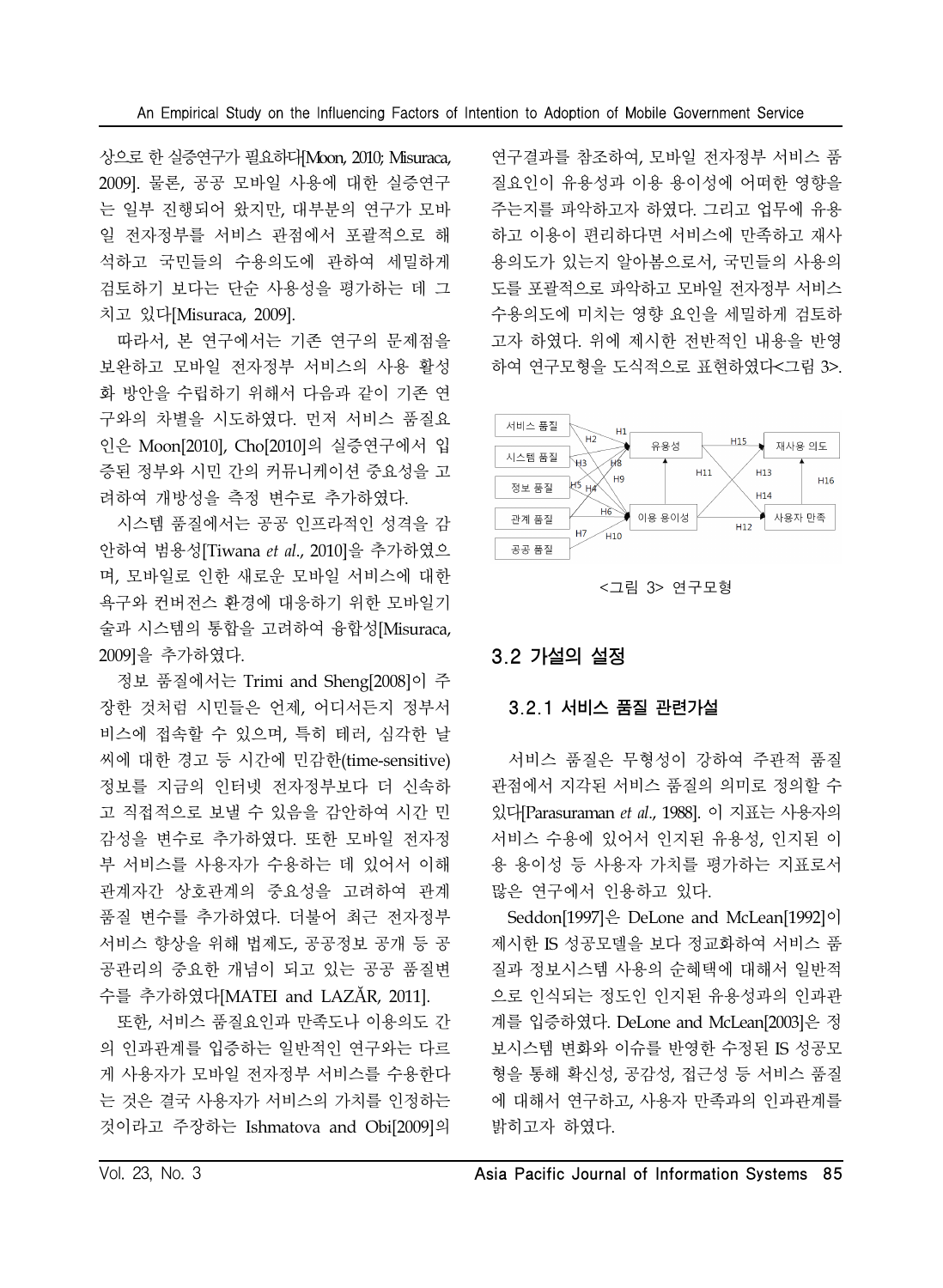Ko[2006]는 모바일 인터넷 서비스 수용에 대 한 실증연구를 통해서 유용성과 용이성에 유의 미한 영향을 미치는 영향요인을 도출하고자 하 였다. 서비스 품질 측정요소 중에서 재미, 서비스 다양성이 긍정적인 인과관계가 있음을 입증하였다. 본 연구에서는 이상의 논의를 바탕으로 다음과 같은 가설을 제시하였다.

- H1 : 모바일 전자정부 서비스의 서비스 품질은 유용성에 정(+)의 영향을 미칠 것이다.
- H2 : 모바일 전자정부 서비스의 서비스 품질은 이용 용이성에 정(+)의 영향을 미칠 것이다.

### 3.2.2 시스템 품질 관련가설

사용자의 수용도를 평가하는데 있어서 시스템 품질도 대부분의 연구에서 인용하고 있다. DeLone and McLean[1992]은 정보시스템 성공모형을 개발 하는 연구에서 시스템 품질은 데이터를 전달하는 시스템의 성능이라고 정의하였다.

사용자들이 모바일 앱 또는 웹에서 고품질의 서 비스를 제공한다고 해도, 모바일앱 다운로드가 느 리거나, 다운로드 에러가 발생한다면 모바일에 대 한 불안정한 인식을 갖게 되고, 경우에 따라서는 모바일이 아닌 다른 수단으로 대체 할 것이다. 이 런 문제를 해결하기 위해 전송률을 최적화하고 방 송 시스템과의 원활한 컨버전스를 위한 4G 등의 기술이 발전하고 있는 것이다[Hwang, 2004].

Bailey and Pearson[1983]은 컴퓨터 사용자 만 족 분석 및 측정을 위한 툴 개발 연구에서 응답 시간, 사용 용이성, 에러복구, 접근편리성, 시스템 의 통합 등 다양한 측정변수를 활용하여 시스템 품질을 측정하였다.

Moon[2010]은 M-Government 구현을 위해서 는 정부는 공공 서비스를 전달하는 데 있어서 단 순히 모바일 기능이 아니라, 통합된 모바일 기술 을 통해서 공공 서비스를 제공해야 함을 주장하 고 있다. 그러나 또 다른 측면에서는 보안, 상호

작용성, 개인정보보호, 그리고 자원의 부족 등은 M-Government 서비스를 위해 해결해야 할 주요 관심사항으로 제시하고 있다.

Lin and Lu[2000]는 인터넷 사용에 미치는 영 향에 대한 모형을 연구하였으며, 이 연구에서 응 답속도와 시스템 접근성이 인지된 유용성과 용 이성에 긍정적인 형향을 미치고 있음을 입증하 였다. 본 연구에서는 이상의 논의를 바탕으로 다 음과 같은 가설을 설정하였다.

- H3: 모바일 전자정부 서비스의 시스템 품질은 유용성에 정(+)의 영향을 미칠 것이다.
- H4: 모바일 전자정부 서비스의 시스템 품질은 이용 용이성에 정(+)의 영향을 미칠 것이다.

### 3.2.3 정보 품질 관련가설

정보 품질은 웹 사이트, 모바일 등 어떠한 분야 를 막론하고, 정보시스템의 성공을 측정하는 연구 에서 반드시 필요한 요소라고 생각한다. 그 이유는 모바일 환경으로 갈수록 빠른 시간 내에 필요한 정보를 찾으려는 사용자 심리가 높아지고 있기 때 문이다 즉, 사용자는 유용한 정보, 신뢰할 수 있는 정보, 사용자가 이해하기 쉬운 정보를 선호하고, 이는 사용자의 모바일 서비스 이용 태도에 긍정적 인 영향을 미치기 때문에 많은 연구에서 정보 품질 을 변수로 선택하여 활용하고 있는 것이다.

정보 품질을 정의하는 초기의 연구는 대부분 정보의 정확성 측면에서 정보의 품질을 논하고 있다. 그러나 정확성만으로는 새로운 기술을 설 명하는데 한계가 존재한다. 실제 사용시 문제가 되는 형태, 구조 등 시스템 활용에 영향을 미치는 정보의 다양한 측면의 품질은 관리되지 못하고 있다[Cho, 2010]. 뿐만 아니라, 모바일 환경에서 는 정보의 정확성도 중요하지만, 그 정보가 나에 게 유용하지 않으면 앱을 다운로드 받지 않거나 사용하지 않은 현상이 벌어질 수도 있다.

Han and Hong[2006]는 전자정부 포털사이트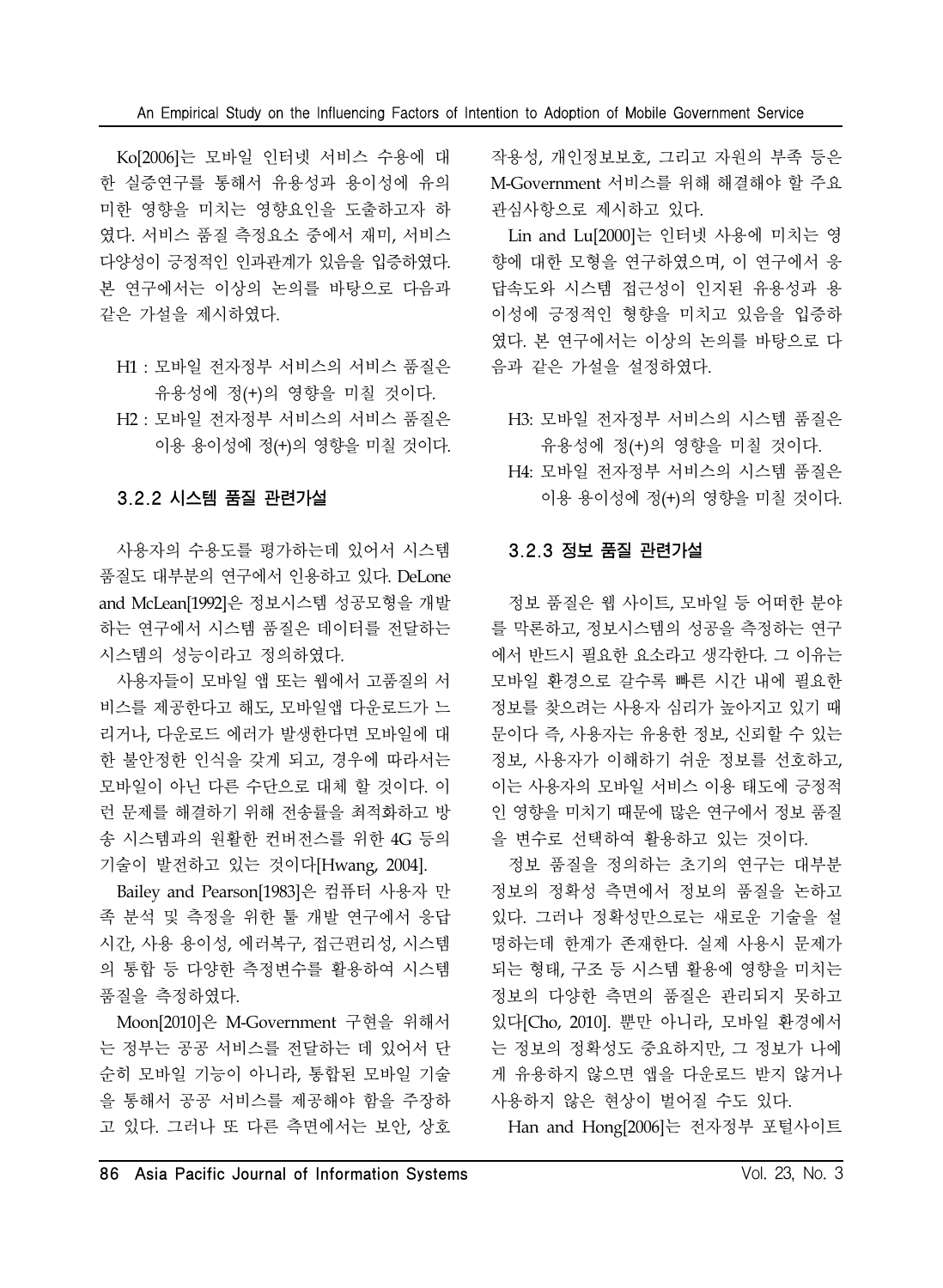평가 관련 연구에서 콘텐츠 요소로 정보 정확성, 최신성, 공개성과 이용자만족도 및 행정업무 효율 화와의 인과관계를 입증하고자 하는 연구를 수행 하였다.

Alesander and Tate[1999]는 정보의 책임성, 정 확성, 객관성, 최신성, 자료의 충실성을 측정변수 로 제시하였다. Choi[2006]과 Seen[1981]은 의사결 정과정의 공헌도 측면에서 정보 유용성을 측정하 였다. DeLone and McLean[1992]은 정보 품질을 사용자 가치 변수인 시스템 사용과의 인과관계와 시스템사용 및 사용자 만족이 개인적 영향 또는 조직적 영향에 미치는 요소를 검토하였다.

Lin and Lu[2000]은 인터넷 사용 영향요인을 검 증하기 위해서 정보의 질이 사용자 가치 측정 변수 인 인지된 유용성과 용이성과의 상관관계를 검증 하였으며 아울러 사용자 만족에 영향을 미친다는 것을 입증하였다. Cho[2010]은 정보 품질 측정 요 소로 정확성, 최신성, 유용성과 효율성을 선정하였 으며, 연구결과 행정성과와 긍정적 관계에 있음을 입증하였다. 본 연구에서는 이상의 논의를 바탕으 로 다음과 같은 가설을 설정하였다.

H5: 모바일 전자정부 서비스의 정보 품질은 유용성에 정(+)의 영향을 미칠 것이다. H6: 모바일 전자정부 서비스의 정보 품질은 이 용 용이성에 정(+)의 영향을 미칠 것이다.

### 3.2.4 관계 품질 관련가설

관계 품질에 대한 연구는 전자정부 서비스 품질 향상차원에서 많이 수행되었다. Hui and Hayllar [2010]은 전자정부 공공가치 창출에 대한 연구에서 Public-Private-Citizen Collaboration(P2C) framework 수립을 통해 관민협력과 민간과 시민 간의 협력이 공공가치를 창출하는데 있어서 중요한 관 계 품질 특성임을 입증했다.

Rhee and Rha[2009]는 공공 서비스 품질과 고 객만족 도 향상 관련 연구에서 공공 서비스 품질 속성을 도출하고자 하였다. 즉, 공공 서비스 제공 메커니즘 속에서 고객과 서비스 공급체인상에 정부, 대리인(agency), 시민을 규명하고 요구되는 서비스 품질, 서비스 품질 간의 영향관계를 파악하고자 하였다.

최근 Cho[2010]은 전자정부 서비스 품질과 고객 만족에 대한 연구에서 서비스 품질요인 중 관계 품질과 고객만족과의 인과관계를 입증하고자 하였 다. 관계 품질의 세부 측정요인으로는 공감성, 의 사소통, 상호작용성, 서비스 세분화, 맞춤 서비스 를 선정하였다. 연구결과 관계 품질은 시민들의 전 반적인 서비스 만족도에 긍정적인 영향을 미치는 것으로 나타났다. 본 연구에서는 이러한 논의를 기 반으로 다음과 같이 가설을 설정하였다.

- H7: 모바일 전자정부 서비스의 관계 품질은 유용성에 정(+)의 영향을 미칠 것이다.
- H8: 모바일 전자정부 서비스의 관계 품질은 이용 용이성에 정(+)의 영향을 미칠 것이다.

### 3.2.5 공공 품질 관련가설

Rhee and Rha[2009]는 공공 서비스 품질과 고 객만족에 대한 연구에서 SERVQUAL은 공공이 아닌 주로 민간 서비스의 프로세스 품질을 측정하 는데 필요한 연구모델임을 주장하고, 공공영역에 서는 공공 서비스 특성을 반영한 새로운 공공 서 비스 품질 변수의 개발이 필요함을 언급하였다.

Haque[2001]는 공공 서비스의 공공성이 감소 되고 있어서 이의 회복을 위해서는 공공 품질의 향상이 필요함을 주장하였다. 특히 accountability (책임성)를 공공 서비스의 공공성을 평가하는 가 장 공통적인 기준이라고 말하고, 기존 행정책임의 문제는 관료, 기능적 복잡성, 사회적 고립, 정보은 폐, 통제된 매체, 정치적 쇠퇴라고 언급하였다.

하지만 공공 품질 특성을 기술 및 서비스 수용 모형에 적용한 연구는 거의 없다. 공공 품질은 일 부 학자들이 기술 및 사용자 요구 변화에 따른 공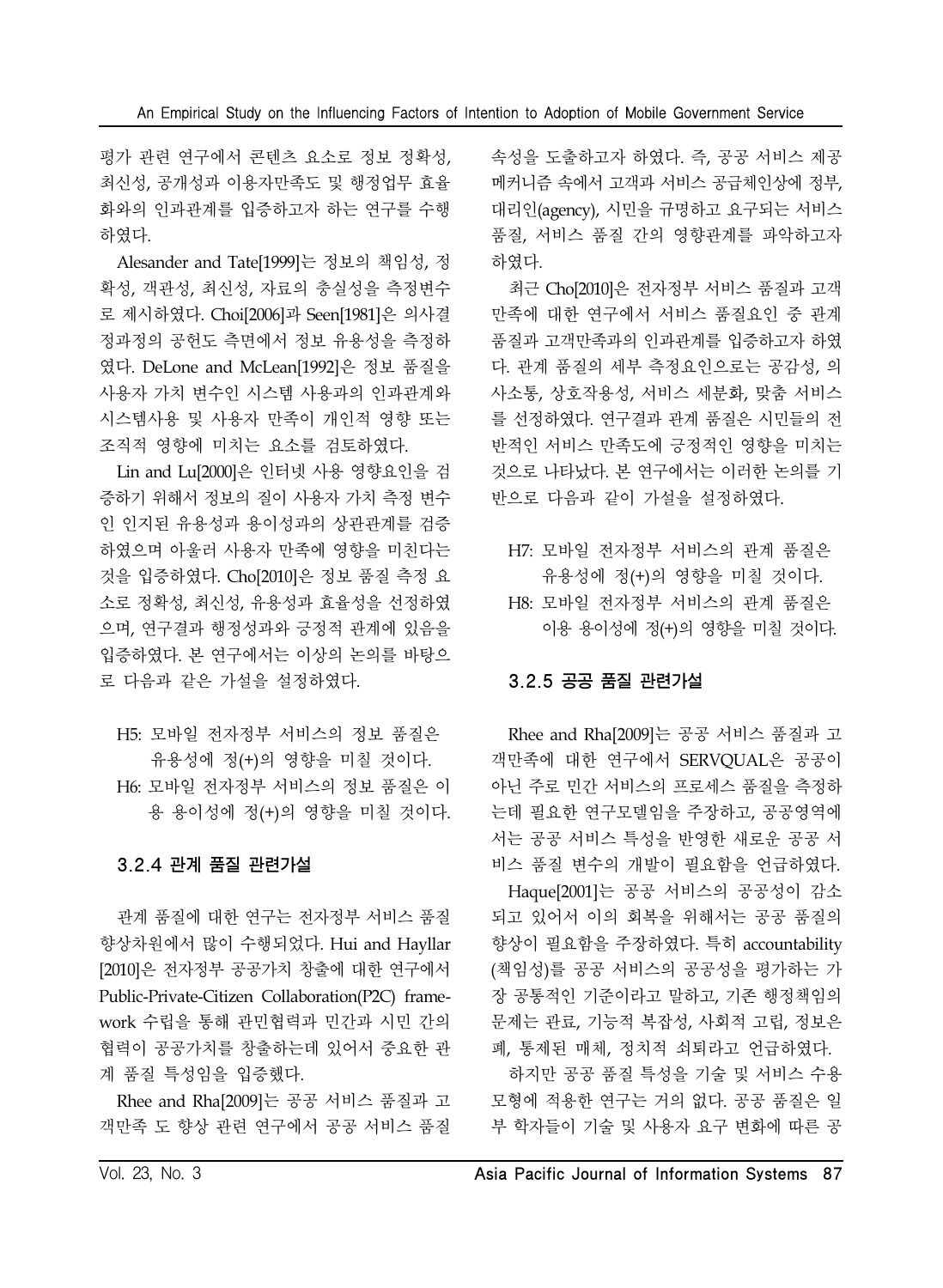공 관리 혁신, 공공 서비스 품질 향상 방안을 연구 하고 있는 정도이다[Rhee and Rha, 2009; Haque, 2001; MATEI and LAZĂR, 2011].

그럼에도 불구하고 본 연구에서 공공 품질을 품질요인으로 선정한 이유는 기존의 전자정부 및 모바일 전자정부 수용에 관한 그간의 연구들 이 서비스나 시스템에 치중한 나머지, 책임성이 나 법제도와 같은 정부본연의 역할에 대한 고려 가 미흡했다고 생각한다. 이러한 논의를 기반으 로 다음과 같은 가설을 설정하였다.

H9: 모바일 전자정부 서비스의 공공 품질은 유용성에 정(+)의 영향을 미칠 것이다. H10: 모바일 전자정부 서비스의 공공 품질은 이 용 용이성에 정(+)의 영향을 미칠 것이다.

### 3.2.6 TAM 모형에 관한 가설

TAM모델은 기술과 서비스의 수용에 있어서 많 은 연구에서 인용하고 있다. Carter and Belanger [2005]는 전자정부 서비스 활용에 대한 연구에서 인지된 이용 용이성이 사용의도와 긍정적인 영 향이 있음을 검증하여 국민들의 전자정부 서비스 활용도를 높이기 위해서는 접근이 용이하고 쉽게 이용할 수 있도록 서비스를 구성해야 한다고 주장 하였다.

Lee *et al*.[2007]은 문화와 기술적합도 연구에서 인지된 이용 용이성이 모바일 인터넷 사용자의 지 속적인 사용의도에 긍정적인 영향을 미치고 있 음을 검증하였다.

Wang and Liao[2008]은 모바일 예약(m-booking) 서비스 수용에 관한 실증연구를 통해 인지된 이 용 용이성이 인지된 유용성에 영향을 미치고 있 음을 확인하여, 모바일 서비스는 사용하기가 용 이하다는 특성이 모바일 예약서비스 사용을 촉 진한다는 결과를 도출하였다. 본 연구에서는 이 러한 논의를 기반으로 다음과 같은 가설을 설정 하였다.

H11: 모바일 전자정부 서비스의 이용 용이성은 유용성에 정(+)의 영향을 미칠 것이다.

- H12: 모바일 전자정부 서비스의 이용 용이성은
- 사용자만족에 정(+)의 영향을 미칠 것이다.
- H13: 모바일 전자정부 서비스의 이용 용이성은
	- 재사용의도에 정(+)의 영향을 미칠 것이다.

Seddon[1987]은 Deone and McLean Model의 IS 성공 모델 확장 및 재구성에 대한 연구에서 IS 사용의 순혜택에 대해 일반적으로 인식되는 척 도로 인지된 유용성을 채택하여 개인, 조직, 사회 의 미래 IS 사용의 순혜택과의 영향도를 연구하 였다. 연구결과 인지된 유용성은 사용자 만족에 영향을 미침을 밝혔다.

Lin and Lu[2000]는 인터넷 사용에 있어서 인 지된 유용성이 사용자의 행위의도에 영향을 미치 고 있음을 입증하였으며, 웹 사이트 선호도에도 영향을 미치고 있음을 실증적으로 연구 하였다.

Wang and Liao[2008]은 모바일 예약(m-booking)서비스 수용에 관한 실증연구를 통해 인지된 유용성이 모바일 예약 서비스 수용에 영향을 미 치고 있음을 입증하였다. Sanford and oh[2010] 는 모바일 데이터 수용에 대한 사용자 저항역할 에 대한 연구에서 인지된 유용성이 IT 사용의도 에 영향을 미치고 있음을 입증하였다. 이 같은 논 의를 토대로 다음과 같은 가설을 설정하였다.

H14: 모바일 전자정부 서비스의 유용성은 사용 자 만족에 정(+)의 영향을 미칠 것이다. H15: 모바일 전자정부 서비스의 유용성은 재사 용의도에 정(+)의 영향을 미칠 것이다.

Lin and Lu[2000]는 인터넷 사용에 미치는 영 향요인에 관한 연구에서 사용자 만족을 웹 사이 트 선호도로 대체하여 재사용의도와 인과관계가 있음을 입증하였다. Lee *et al*.[2007]은 문화와 기 술적합도 연구에서 사용자만족이 지속적인 사용 의도에 영향을 미치고 있음을 입증하여 한국, 타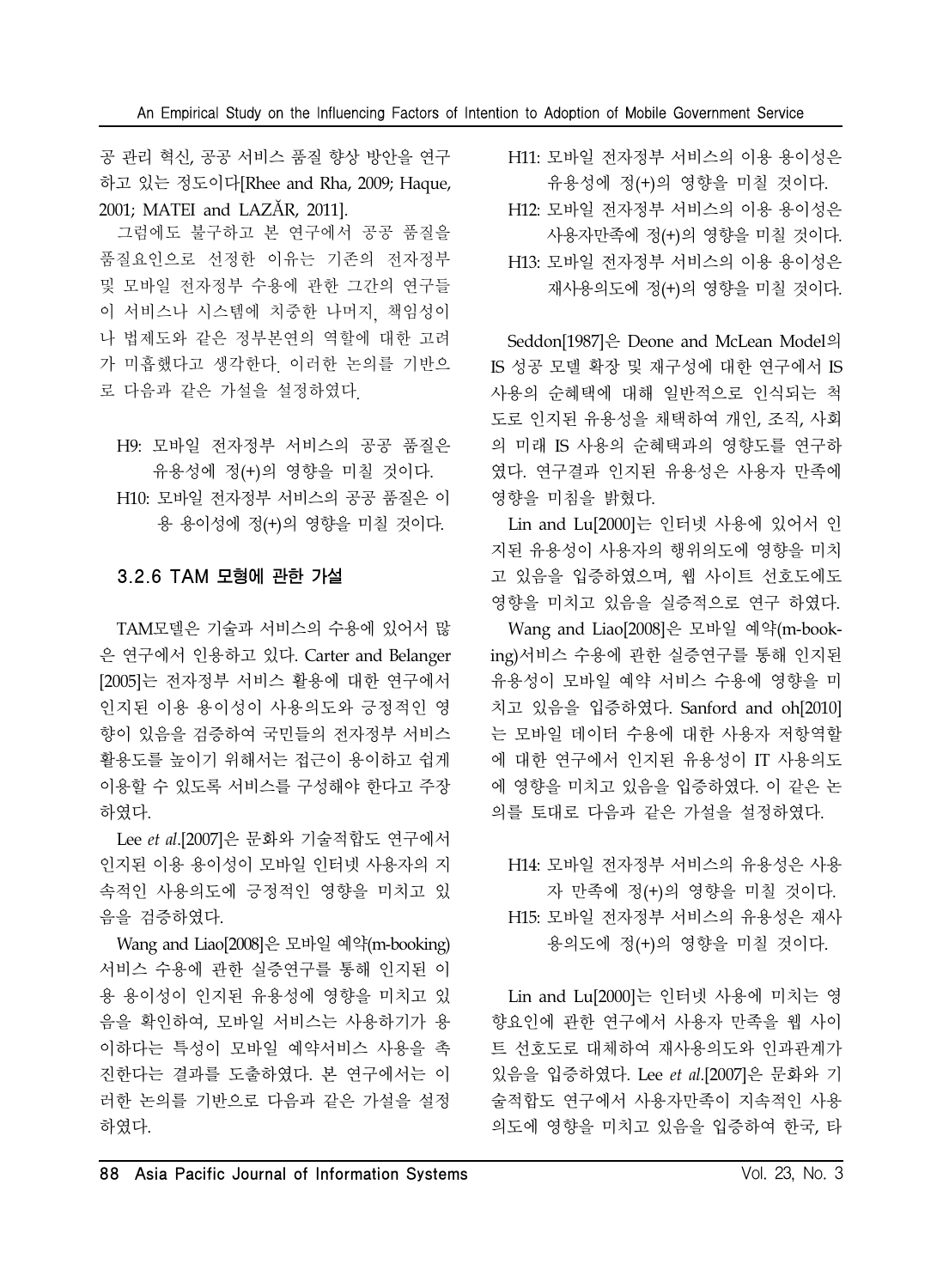이완, 홍콩 모든 국가에서 모바일 인터넷 사용자 의 신념에 대한 만족요소가 지속적인 사용의도 에 영향을 주고 있음을 확인하였다.

Jin[2007]은 모바일 인터넷 서비스 수용 영향요 인 도출에 관한 연구에서 사용자 만족이 재사용의 도에 긍정적인 영향을 주고 있음을 입증하여, 기존 문헌에서 살펴본 바와 같이 사용자만족이 재사용 의도에 선행요인임을 재확인하였다. 이 결과로 사 용자가 모바일 인터넷 서비스를 재사용하기 위해 서는 서비스에 대한 사용자 만족이 전제되어야 함 을 주장하였다. 본 연구에서는 이러한 논의를 기반 으로 다음과 같은 가설을 설정 하였다.

H16: 모바일 전자정부 서비스의 사용자만족은 재사용 의도에 정(+)의 영향을 미칠 것 이다.

# Ⅳ. 연구방법 및 통계분석

### 4.1 변수정의 및 측정

본 연구는 모바일 전자정부 서비스 수용의도 에 미치는 영향요인을 도출하기 위해 사용된 12 가지 연구변수를 개념적으로 정의하여 연구변수 의 정확한 의미를 인식하고자 하였다. 본 연구의 연구영역인 서비스 품질, 시스템 품질, 정보 품 질, 관계 품질, 공공 품질에 속하는 18가지 독립 변수와 유용성과 이용 용이성 2가지 매개변수 그 리고, 사용자만족과 재사용의도의 종속변수들을 개념적으로 정의하여 보면 <표 6>과 같다.

본 연구에서는 이 변수들 간의 상관관계를 측 정하기 위해 인구통계학적인 변수를 제외한 총 76개 항목으로 설문지를 구성하였다. 즉 독립변 수의 측정항목 58개와 매개변수 9개 그리고 종속 변수의 측정항목 9개로 구성하였다. 이 설문항목 을 리커트 7점 척도를 기준으로 모바일 전자정부 대표사이트(m.korea.go.kr) 서비스 이용자로 하여금 작성하도록 하였다.

### 4.2 자료수집 및 분석

본 연구에서는 모바일 전자정부 서비스 사용 의도에 영향을 미치는 요인을 실증적으로 검정 하기 위하여 대한민국 모바일 전자정부 서비스 포털(m.korea.go.kr)을 이용한 경험이 있는 사용 자를 대상으로 설문조사를 실시하였다.

모바일 웹 및 앱 서비스를 제공하고 있는 정부 기관이 보유한 많은 전자정부 사이트 중에서 이 사이트를 선정한 이유는 이 사이트가 대한민국 모바일 정부 사이트를 대표하고 있으며, 중앙정 부 및 자치단체에서 제공하는 대부분의 모바일 앱과 웹 서비스를 연계하여 제공하고 있어서 서 비스 수용의도를 파악하고 조사하는 데 가장 적 합하다고 판단되었기 때문이다.

본 연구는 측정항목을 검증하기 위해서 사전 조사를 실시하였다. 그러나 사전조사 결과 모바 일 전자정부 서비스를 인지하고 서비스를 이용 하고 있는 사용자가 생각보다 많지 않았다. 따라 서 설문 회수율을 고려하여 정부 및 전자정부 사 업을 많이 경험하여 서비스를 잘 아는 특정집단 을 대상으로 사전조사를 진행 하였다.

하지만 특정집단을 대상으로 할 경우 성별이 나 연령 등 다양한 계층의 특성을 가진 국민들의 현실적이고 포괄적인 의견을 수렴할 수가 없고, 신뢰성 있는 데이터 수집이 어려울 것으로 판단 하여 전문 리서치사가 보유한 패널을 활용하여 설문을 진행하였다. 설문은 패널 중에서 모바일 을 활용하여 설문을 진행할 의사가 있는 300여 명을 선정하여 진행하였다. 설문조사기간은 설문 방법 논의부터 실제 조사까지 총 2주가 소요되었 으며, 7일간 모바일 전자정부 사이트의 서비스를 이용하게 한 후 설문조사를 진행하였다.

설문조사를 통해 수집된 데이터는 SPSS 18.0과 AMOS 18.0 통계분석도구를 이용하여 분석하였 다. 총 320여 개의 설문지를 배부하여 300여 개의 설문을 회수하였으며, 결측치가 있거나 불성실하 게 응답한 설문지 6개를 제외하고 294부가 최종 분석에 활용되었다.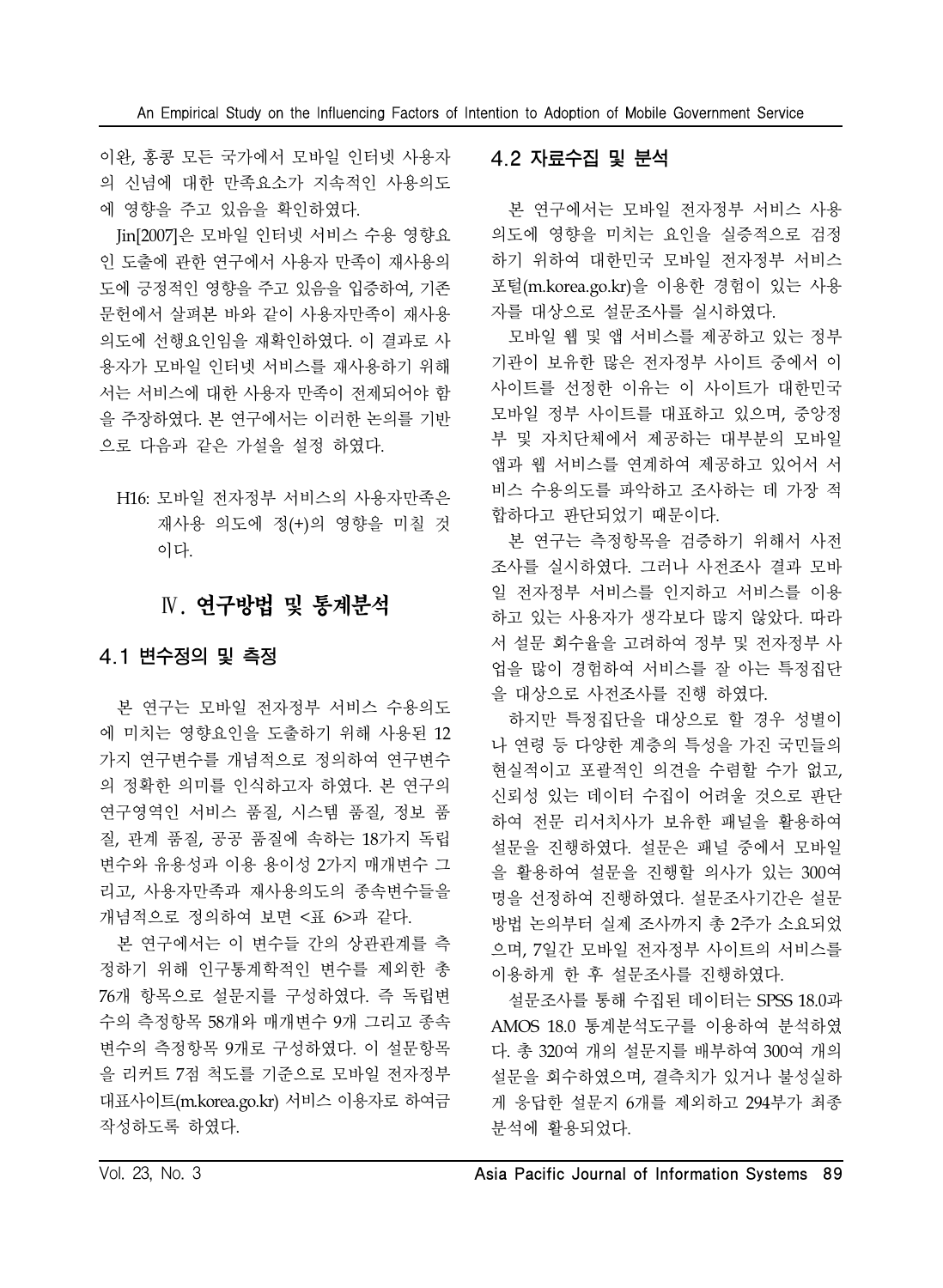### <표 6> 변수 조작적 정의 및 측정항목

| 구 분                     | 요인          | 측정변수         | 조작적 정의                                                                                | 관련문헌                                                                                                               |
|-------------------------|-------------|--------------|---------------------------------------------------------------------------------------|--------------------------------------------------------------------------------------------------------------------|
|                         |             | 개방성          | 시민들이 Twitter, metoday 등 SNS 서비스를 통해<br>자유롭게 정부와 커뮤니케이션하고, 시민의 의사가<br>자유롭게 전달될 수 있는 정도 | Kim[2002], Jang[2004], Moon[2010]                                                                                  |
|                         | 서<br>비<br>스 | 이동성          | 모바일 전자정부 서비스 사용자가 시간과 공간의<br>제약에 구애받지 않고 모바일 전자정부 서비스를<br>이용할 수 있는 정도                 | Kalakota and Robinson[2001], Zilliox[2002],<br>Ishmatova and Obi[2009]                                             |
|                         | 품질          | 개인화          |                                                                                       | Luce[2002], Ishmatova and Obi[2009],<br>Park[2009]                                                                 |
|                         |             | 접근<br>용이성    | 모바일 전자정부 서비스 사용자가 모바일을 통해<br>행정서비스에 쉽게 접근할 수 있는 정도                                    | DeLone and McLean[1992], Lin and Lu[2000],<br>Han and Hong [2006], Ishmatova and<br>Obi[2009]                      |
|                         |             | 안전성          | 모바일 전자정부 서비스 이용시 접속에러, 끊김 등<br>기술적인 문제 발생우려 정도                                        | Liao and Cheung[2001], Molla and Weiling<br>[2004], De Wulf et al.[2006]                                           |
|                         | 시<br>스<br>템 | 범용성          | 모바일 전자정부 서비스 사용시 모든 통신사 서비스<br>및 다양한 스마트폰 플랫폼 지원이 가능한 정도                              | Bailey and Pearson[1983], Amrit Tiwana et al.<br>$[2010]$ , MOSPA $[2011]$                                         |
|                         | 품질          | 보안성          | 모바일 전자정부 서비스 사용시 개인정보 침해, 변경,<br>유출에 대한 우려 정도                                         | Bailey and Pearson[1983], Liao and Cheung<br>[2001], Moon[2010]                                                    |
|                         |             | 융합성          | 시민들의 서비스 사용편의를 위해 모바일 기술과<br>어플리케이션 기술을 통합하거나 Open API 등 새로<br>운 기술을 적용한 정도           | Bailey and Pearson[1983], DeLone and McLean<br>[2004], Misuraca[2009]                                              |
| 독립<br>변수군<br>요인)<br>요인) |             | 정확성          | 모바일 전자정부 서비스 이용시 사용자에게 제공되<br>는 콘텐츠에 대한 정확성 정도                                        | DeLone and McLean[1992], Seddon[1997],<br>DeLone and McLean[2003], Cho[2009]                                       |
|                         | 정보          | 최신성          | 모바일 전자정부 서비스 이용시 사용자에게 제공되<br>는 콘텐츠에 대한 최신 정보 제공정도                                    | Bailey and Pearson[1983], Alesander and Tate<br>$[1999]$ , Kim $[2011]$                                            |
|                         | 품질          | 정보<br>유용성    | 모바일 전자정부가 제공하는 정보의 사용자 의사결<br>정에 대한 공헌도                                               | Seen[1981], DeLone and McLean[1992],<br>Choi[2006]                                                                 |
|                         |             | 시간<br>민감성    | 테러, 기상 등 시간에 민감한 정보를 제공하는 정도                                                          | O'Brien[1991], DeLone and McLean[1992], Lim<br>et al.[2004], Lee et al.[2007]                                      |
|                         |             | 시민의 욕<br>구이행 | 모바일 전자정부 서비스의 시민들에 대한 배려, 시민<br>들을 도우려 하는 정도                                          | Subrata Chakrabarty et al.[2008], Rhee and<br>Rha[2009], Lee et al.[2009]                                          |
|                         | 관<br>계      | 상호<br>작용성    | 모바일 전자정부 서비스를 제공함에 있어 정부간<br>또는 민간협업 정도                                               | Carter and Belanger[2005], Subrata Chakrabarty<br>et al.[2008], Rhee and Rha[2009]                                 |
|                         | 품질          | 세분화된<br>서비스  | 시민들에게 유용한 정보를 제공하기 위해 남성, 여성,<br>정보취약계층 등 세분화된 정보 및 서비스를 제공하<br>는 정도                  | Subrata Chakrabarty et al.[2008], Rhee and<br>Rha[2009], Lee, Gim and Yoo[2009]                                    |
|                         |             | 책임성          | 모바일 전자정부에서 제공하는 서비스, 정보에 책임<br>을 지는 정도                                                | Haque[2001], MATEI and LAZÅR[2011]                                                                                 |
|                         | 공공<br>품질    | 공공<br>정보공개   | 시민들이 유용한 행정정보를 모바일을 통해 이용할<br>수 있도록 공공정보를 공개하는 정도                                     | Hui and Haylla[2010], MATEI and LAZĂR<br>$[2011]$ , NIA $[2010]$ , MOSPA $[2011]$                                  |
|                         |             | 법규제          | 시민들에게 유용한 서비스 제공을 위한 법제도적<br>행위정도                                                     | Coursey and Bozeman[1990], Haque[2001],<br>Matthias Finger[2010], MATEI and LAZAR<br>$[2011]$                      |
|                         |             | 유용성          | 모바일 전자정부 서비스 사용시 자신의 목적에 유용<br>하다고 생각하는 정도                                            | Davis[1989], DeLone and McLean[1992], Lee<br>et al.[2007], Wang, and Liao[2008]                                    |
| 매개<br>변수군               |             | 이용 용이성       | 모바일 전자정부 서비스 이용시 사용자가 서비스를<br>편하게 쉽게 사용하는 정도                                          | DeLone and McLean[1992], Seddon[1997],<br>Carter and Belanger[2005], Inseong et al.[2007],<br>Wang, and Liao[2008] |
| 종속변<br>수군               |             | 사용자 만족도      | 모바일 전자정부 서비스에 대한 사용자의 전반적인<br>만족도                                                     | Gallagher[1974], Lucas[1978], Oliver et al.<br>[1981], Parasuraman et al.[1985], Cronin and<br>Taylor[1992]        |
|                         |             | 재사용 의도       | 모바일 전자정부 서비스를 반복하여 이용하려는<br>정도                                                        | Zajonic and Markus[1982], Davis et al.[1989],<br>Kotler and Thompson et al.[2009]                                  |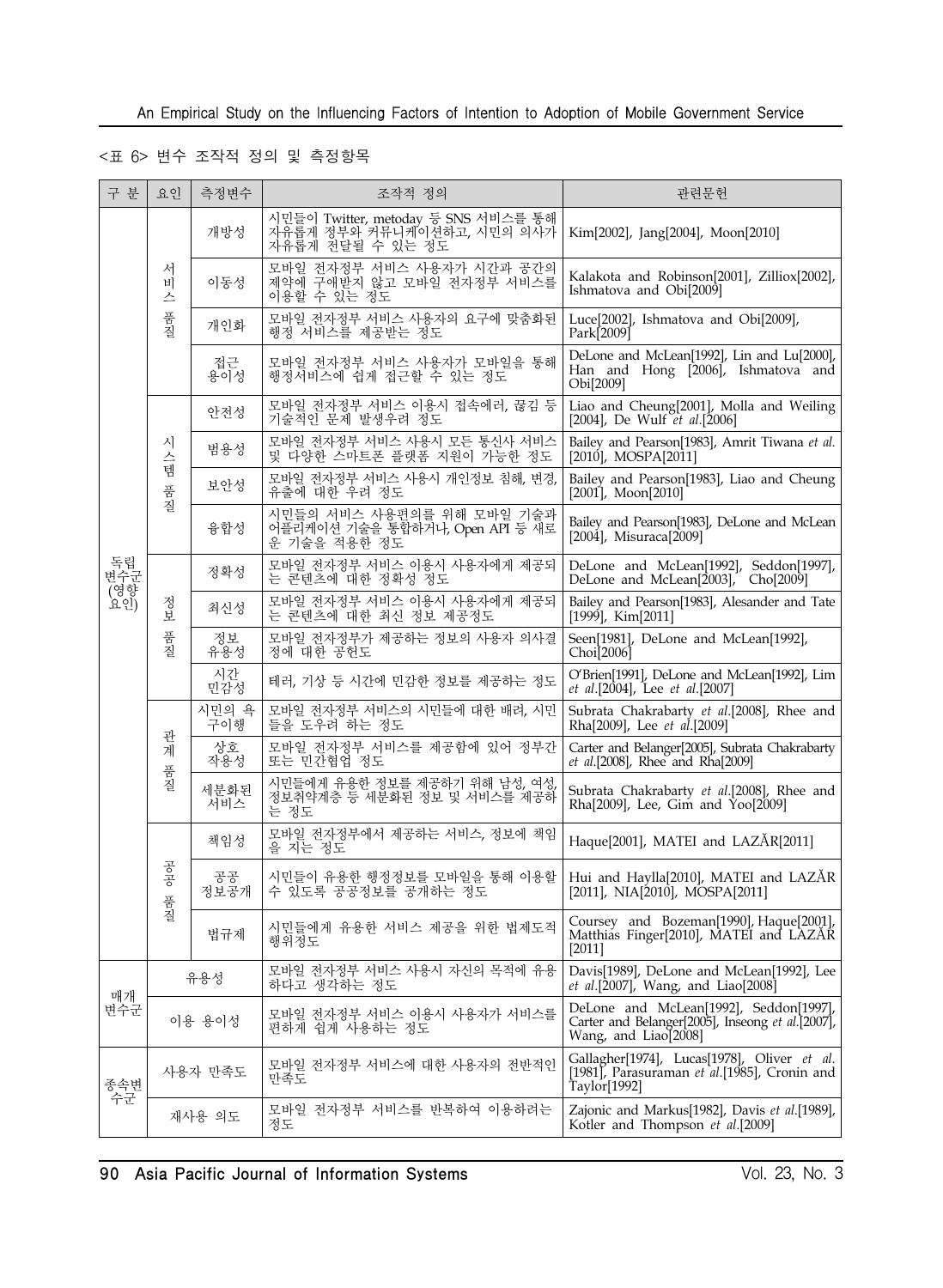### 4.3 표본의 특성

본 연구를 위한 표본집단의 인구통계학적 특 성은 다음과 같다. 남자 161명(54.8%) 여자 133명 (45.2%)으로 구성되었으며, 연령은 10대는 설문 에 대한 이해도가 떨어질 것으로 판단되어 20대 이후를 대상으로 설문을 진행하였다. 결과적으로 20대 97명(33%), 30대 99명(33.7%), 40대 98명 (33.3%)으로 구성되었다.

직업은 일반 사무직 119명(40.5%)이 가장 높은 비율을 차지했으며, 대학(원)생 73명(24.8%), 전 문직 60명(20.4%), 자영업 27명(9.2%), 주부 15명 (5.1%)로 나타났으며, 사무직과 대학(원)생 그리 고 전문직이 50% 이상을 차지하였다.

또한 모바일 전자정부 서비스 이용과 관련하여 목적, 이용시간, 동기, 비용지불의향 등 응답자의 기초 통계를 분석하였으며 그 결과는 <표 7>과 같다.

| 구 부                |         | 빈도             | 백분율(%) |
|--------------------|---------|----------------|--------|
|                    | 30분 이하  | 61             | 20.7%  |
|                    | 30분~1시간 | 72             | 24.5%  |
| 모바일 인터넷<br>이용시간    | 1~2시간   | 93             | 31.6%  |
|                    | 2~3시간   | 36             | 12.2%  |
|                    | 3시간 이상  | 32             | 10.9%  |
|                    | 자발적     | 213            | 72.4%  |
| 모바일 전자정부           | 강제적     | 10             | 3.4%   |
| 서비스 이용 동기          | 주변권유    | 61             | 20.7%  |
|                    | 기타      | 10             | 3.4%   |
|                    | 접근편리성   | 166            | 56.5%  |
| 모바일 전자정부           | 행정정보 획득 | 46             | 15.6%  |
| 서비스 사용 목적          | 민원열람    | 80             | 27.2%  |
|                    | 정책참여    | $\overline{2}$ | 0.7%   |
| 모바일 전자정부           | 예       | 86             | 29.3%  |
| 서비스 사용시<br>비용 지불의향 | 아니오     | 208            | 70.7%  |

| <표 7> 응답자의 성향의 기초 통계분석결과 |
|--------------------------|
|--------------------------|

#### 4.4 측정모형의 추정과 분석

본 연구는 연구모형을 검증하기 위하여 확인적 요인분석(CFA)으로 측정모형을 추정하고 이후 구 조모형을 추정하는 구조방정식 모형의 2단계 접근 법(two-step approach)을 실시하였다[Anderson and Gerbing, 1988]. 측정도구의 타당성은 단일차 원성 분석과 확인적 요인분석을 통해 검증하였으 며, 측정도구의 신뢰성은 내적일관도를 측정하기 위해 Cronbach's α를 사용하여 분석하였다.

#### 4.4.1 단일차원성 분석

단일차원성 분석은 하나의 구성개념을 측정하 기 위한 측정변수들이 단일차원성을 갖고 있는지 의 여부를 검토하는 것이다. 각 측정항목의 SMC (Squared Multiple Correlations)가 상대적으로 낮 아 요인적합도에 좋지 않은 영향을 주는 변수들은 단계적으로 제거해 나가는 방법을 사용하였다 [Gefen *et al*., 2003]. 본 연구에서는 인구통계학적 변수를 제외하고 전체 76개 문항 중 서비스 품질에 서 ooc1(정부와의 대화 창구 다양성), per4(나의위 치를 감안한 행정기관 위치 제공), acc2(텍스트나 그래픽 로딩속도), 시스템 품질에서 saf1(시스템 다운, 접속에러 발생가능성), com1(모든 통신사 서비스 이용가능성), sec1(개인정보 유출우려), 정보 품질 에서 accu2(제공정보의 오류여부), accu4(제공정보 의 관관리자 보유여부), utd3(새로운 앱의 제공여부), uoi1(정책정보의 도움여부), 공공 품질에서 oop1(민 간에 데이터 공개여부), 재사용의도에서 reui3(사 이트 방문보다 모바일 앱을 다운받아 활용), 12개 항목의 다중상관치인 SMC(Squared Multiple Correlations) 측정항목이 상대적으로 낮아 이들을 제외 한 총 64개 항목을 가지고 분석을 진행하였다.

#### 4.4.2 측정도구의 집중타당성과 판별 타당성

확인적 요인분석은 구성개념 타당성에 대해 전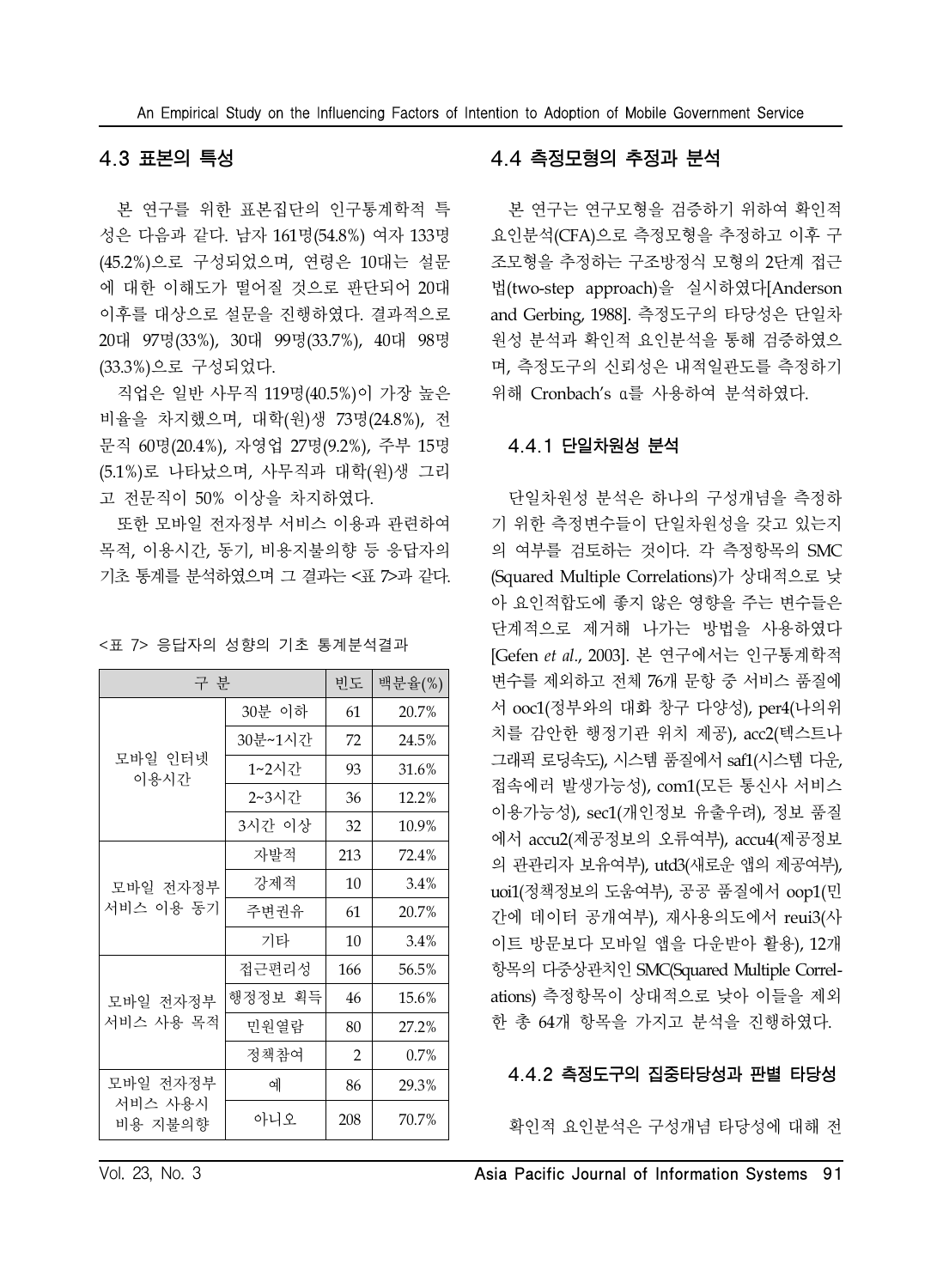### <표 8> 측정도구의 타당성 및 신뢰성

|           | 연구변수      | 측정항목                                    | 표준화<br>계수 | C.R.                     | 개념신뢰도 AVE |       | Cronbach's<br>$\alpha$ |
|-----------|-----------|-----------------------------------------|-----------|--------------------------|-----------|-------|------------------------|
|           | 개방성       | ooc2(SNS를 통한 정부와 대화가능)                  | 0.717     | 11.815                   | 0.590     | 0.519 | 0.966                  |
|           |           | ooc3(정부사이트 통한 정책제안 여부)                  | 0.719     | 11.841                   |           |       |                        |
|           |           | mob1(어디서나, 즉시 정보획득 용이성)                 | 0.802     | 13.182                   |           |       |                        |
|           | 이동성       | mob2(언제든지 정보 및 서비스 이용가능성)               | 0.843     | 13.836                   | 0.820     | 0.509 | 0.966                  |
| 서비스       |           | mob3(공공기관 등 위치 찾기 앱 이용가능성)              | 0.808     | 13.275                   |           |       |                        |
| 품질        |           | per1(내가 원하는 정보의 획득 용이성)                 | 0.795     | 13.065                   |           |       |                        |
|           | 개인화       | per2(나의신청 민원 웹 제공 여부)                   | 0.800     | 13.145                   | 0.816     | 0.597 | 0.965                  |
|           |           | per3(앱을 활용한 정책정보 적시제공)                  | 0.820     | 13.470                   |           |       |                        |
|           | 접근        | acc1(나의위치를 감안한 행정기관 위치 제공)              | 0.796     | 13.078                   | 0.700     | 0.538 | 0.965                  |
|           | 용이성       | acc3(통신사 제공서비스 연결용이성)                   | 0.704     |                          |           |       |                        |
|           | 안전성       | saf2(기술문제발생시 처리신속성)                     | 0.659     | 10.476                   | 0.596     | 0.556 | 0.966                  |
|           |           | saf3(기술적 기능의 신뢰 정도)                     | 0.724     | 12.512                   |           |       |                        |
|           | 범용성       | com2(다양한 모바일플랫폼 지원가능성)                  | 0.749     | 12.961                   |           |       |                        |
|           |           | com3(모바일 웹, 앱 서비스 가능성)                  | 0.761     | 13.201                   | 0.702     | 0.541 | 0.965                  |
| 시스템<br>품질 | 보안성       | sec2(해킹으로부터의 안전)                        | 0.616     | 10.476                   | 0.500     | 0.402 | 0.967                  |
|           |           | sec3(개인정보 민간사이트와 공유)                    | 0.681     | 11.693                   |           |       |                        |
|           |           | con1(모바일과 웹 사이트 융합서비스)                  | 0.846     | 14.884                   |           | 0.664 |                        |
|           | 융합성       | con2(모바일기술과 단말기 연결)                     | 0.879     | 15.497                   | 0.855     |       | 0.965                  |
|           |           | con3(모바일과 융합된 신규서비스 제공)                 | 0.751     | $\overline{\phantom{a}}$ |           |       |                        |
|           | 정확성       | accu1(제공정보의 정확성)                        | 0.735     |                          | 0.624     | 0.500 | 0.966                  |
|           |           | accu3(제공 행정정보의 객관성)                     | 0.680     | 14.503                   |           |       |                        |
|           | 최신성       | utd1(정보업데이트의 지속성)                       | 0.726     | 12.385                   | 0.769     | 0.527 |                        |
|           |           | utd2(정책정보의 실시간 제공여부)                    | 0.748     | 12.778                   |           |       | 0.966                  |
|           |           | utd4(공공앱의 최신정보 제공여부)                    | 0.762     | 13.283                   |           |       |                        |
| 정보<br>품질  |           | uoi2(민원24 제공정보의 도움여부)                   | 0.750     | 12.793                   |           |       |                        |
|           | 정보<br>유용성 | uoi3(공공앱 제공정보의 도움여부)                    | 0.810     | 13.916                   | 0.791     | 0.538 | 0.966                  |
|           |           | uoi4(행정정보로 인한 행정처리신속성)                  | 0.775     | 13.884                   |           |       |                        |
|           |           | tse1(국정정보 실시간 제공 여부)                    | 0.786     | 13.469                   |           |       |                        |
|           | 시간<br>민감성 | tse2(실시간 기상정보 제공)                       | 0.785     | 13.436                   | 0.792     | 0.559 | 0.966                  |
|           |           | tse3(날씨정보제공을 통한 경고 여부)                  | 0.782     | 13.412                   |           |       |                        |
|           | 시민의       | neef1(행정처리시간 및 비용감소 노력)                 | 0.833     | 14.701                   |           |       |                        |
|           | 욕구        | neef2(시민욕구파악 및 보완 노력)                   | 0.871     | 15.467                   | 0.860     | 0.672 | 0.965                  |
|           | 이행        | neef3(시민 필요정보 제공 노력)                    | $0.881\,$ | 15.657                   |           |       |                        |
|           |           | int1(서비스 질적 강화를 위한 정부 간 협업 노력)          | 0.850     | 15.038                   |           |       |                        |
| 관계        | 상호<br>작용성 | int2(다양한 통신사와 협력 노력)                    | 0.817     | 14.390                   | 0.836     | 0.636 | 0.965                  |
| 품질        |           | int3(시민과의 상호작용 노력)                      | 0.845     | 14.949                   |           |       |                        |
|           | 세분화       | ses1(성별, 연령 등 유형별 세분화를 통한 서비<br>스 제공여부) | 0.745     | 15.544                   |           |       |                        |
|           | 서비스       | ses2(시민눈높이에 맞는 서비스제공 여부)                | 0.817     | 14.400                   | 0.761     | 0.516 | 0.965                  |
|           |           | ses3(공공앱을 통한 처리진행정보 제공여부)               | 0.739     |                          |           |       |                        |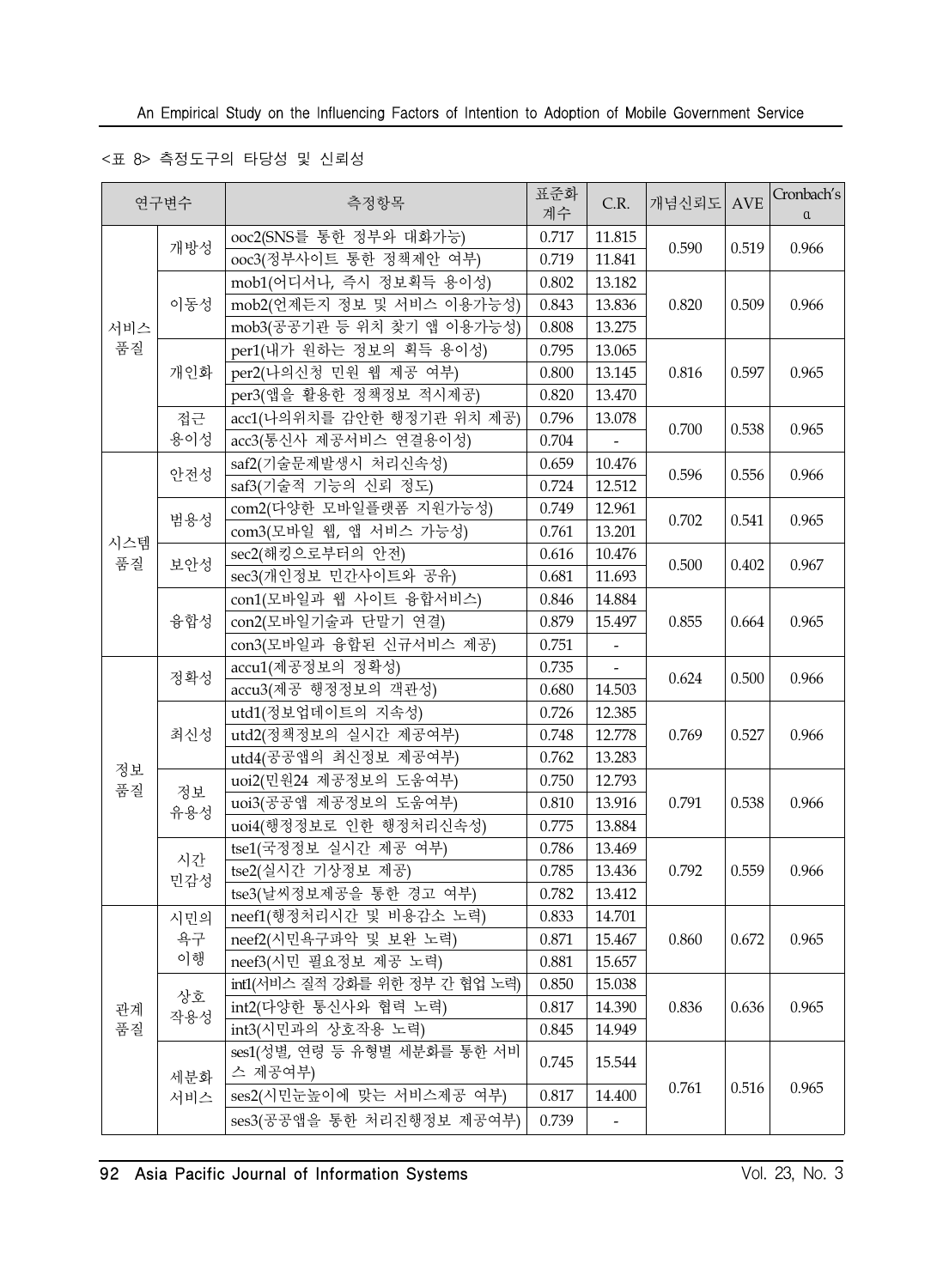| 연구변수     |       | 측정항목                                            |                 | C.R.                     | 개념신뢰도 AVE |       | Cronbach's<br>$\alpha$ |
|----------|-------|-------------------------------------------------|-----------------|--------------------------|-----------|-------|------------------------|
| 공공<br>품질 | 책임성   | res1(제공민원서비스에 대한 책임여부)                          | 0.953           | 16.696                   |           | 0.587 | 0.965                  |
|          |       | res2(제공정책서비스에 대한 책임여부)                          | 0.945           | 16.960                   | 0.810     |       |                        |
|          |       | res3(개인정보 변경/유출에 대한 책임여부)                       | 1.242           | 19.278                   |           |       |                        |
|          | 공공정보  | oop2(국가통계정보의 민간공개여부)                            | 0.979<br>16.072 |                          |           | 0.500 |                        |
|          | 공개    | oop3(R&D 정보의 민간공개 여부)                           | 0.964           | 15.714                   | 0.688     |       | 0.966                  |
|          |       | lar1(개인정보유출 방지 법적 노력)                           | 1.144           | 19.075                   |           | 0.650 | 0.965                  |
|          | 법규제   | lar2(민간참여 촉진을 위한 저작권 보호 활동)                     | 1.060           | 19.240                   | 0.847     |       |                        |
|          |       | lar3(공공정보 공개를 위한 법적완화)                          | 1.000           |                          |           |       |                        |
|          |       | use1(민원처리 신속성 지원 여부)                            | 0.836           | 19.118                   |           |       |                        |
|          |       | use2(실시간 정책소식의 도움여부)                            | 0.794           | 17.417                   |           |       |                        |
| 유용성      |       | use3(공공 모바일 앱의 활용성)                             | 0.856           | 19.995                   | 0.889     | 0.616 | 0.965                  |
|          |       | use4(정부와의 커뮤니케이션에 유용)                           | 0.807           | 17.911                   |           |       |                        |
|          |       | use5(정책/행정정보 획득에 도움여부)                          | 0.890           |                          |           |       |                        |
| 이용 용이성   |       | eou1(모바일 전자정부 서비스 간편함)                          | 0.877           | 16.125                   |           | 0.611 | 0.965                  |
|          |       | eou2(원하는 정보탐색, 공유 용이)                           | 0.878           | 16.135                   | 0.862     |       |                        |
|          |       | eou3(SNS 연계로 정부와의 커뮤니케이션 용이)                    | 0.770           | 13.857                   |           |       |                        |
|          |       | eou4(민원서비스 사용 용이성)                              | 0.781           | $\bar{\phantom{a}}$      |           |       |                        |
|          |       | users1(제공정보의 생활편리지원여부)                          | 0.831           | $\omega$                 |           |       |                        |
|          |       | users2(기존 사이트 보다 유익한 정도)                        | 0.837           | 16.343                   |           |       |                        |
| 사용자 만족도  |       | users3(모바일 전자정부 서비스만의 고유한 장                     | 0.889           | 15.329                   | 0.883     | 0.655 | 0.965                  |
|          |       | 점 보유 여부)                                        |                 |                          |           |       |                        |
|          |       | users4(공공 앱 제공 서비스 만족도)                         | 0.780<br>0.874  | 15.191                   |           |       |                        |
|          |       | reui1(민원서비스의 지속사용 여부)<br>reui2(제공행정정보의 지속사용 여부) |                 | 14.424                   | 0.862     | 0.675 | 0.967                  |
|          | 재사용의도 |                                                 |                 | 14.753                   |           |       |                        |
|          |       | reui4(공공 앱의 지속 사용 여부)                           | 0.871           | 14.370                   |           |       |                        |
|          |       | reui5(공공 모바일 행정서비스 지속사용 여부)                     | 0.718           | $\overline{\phantom{a}}$ |           |       |                        |

An Empirical Study on the Influencing Factors of Intention to Adoption of Mobile Government Service

반적인 평가를 가능하게 해주며, 집중타당성과 판 별타당성에 대해서 평가를 가능하게 한다[Kang and Cho, 2005]. 본 연구에서는 먼저, 확인적 요인 분석을 통해 측정도구의 집중타당성을 검증하였 다<표 8>.

집중타당성은 요인적재량인 표준화계수가 0.6 이상이면서 동시에 통계적으로 유의하다면 집중 타당성이 있다고 볼 수 있는데[Anderson and Gerbing, 1988], <표 8>과 같이 측정항목에 대한 표준화계수 가 0.616~1.232 수준으로 나타났으며, C.R.값도 10.476~19.995로 나타나 집중타당성이 있는 것으 로 나타났다.

둘째, 판별타당성 검증을 위해 개념신뢰도(construct reliability)와 평균분산추출값(AVE: Average Variance Extracted)을 분석하였다. 분석결과 대부 분의 측정항목들의 개념신뢰도가 0.7 이상의 우수 한 값을 보이고 있어 각 측정항목들의 신뢰도가 우수하다는 점을 확인하였다[Hair *et al*., 2006; Bae, 2009]. 또한 각각의 평균 분산추출 값이 두 연구변수들 간 상관계수의 제곱값 보다 크면 판별 타당성이 존재하는 것으로 볼 수 있다.

연구변수들 간의 상관계수 제곱값을 비교한 결 과 비교되는 두 연구변수들 간의 분산 추출 값이 상관계수 제곱값에 비해 낮은 경우가 거의 없고,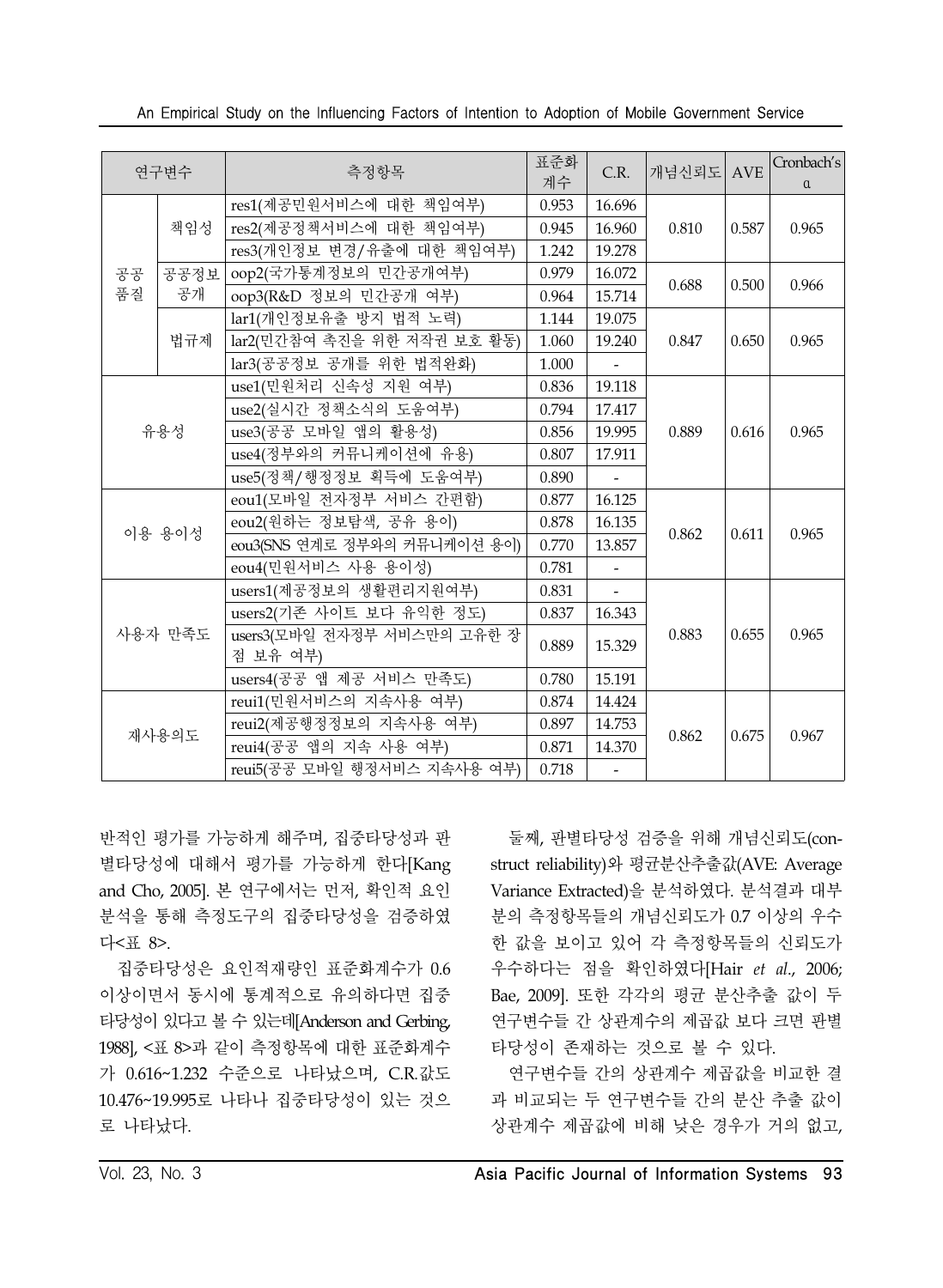평균 분산추출값(AVE)이 대부분 기준치인 0.5를 상회하고 있어서 각 측정항목들의 타당성이 충분 히 존재한다고 할 수 있다. 측정항목의 개념신뢰도 와 평균분산추출값은 <표 8>에 제시하였다.

### 4.4.3 측정도구의 신뢰성

신뢰성은 연구 대상에 대해 반복 측정하였을 때, 결과가 얼마나 일관성 있게 나타나는가를 판단하 는 개념으로서, 변수들의 내적 일관성을 가져야 한 다는 것을 전제로 한다. 본 연구는 내적 일관성 측 정을 위해 Cronbach's α 계수를 이용하여 신뢰도 를 저해하는 항목을 측정도구에서 제외하여 측정 하였다. 일반적으로 Cronbach'α 계수가 0.6을 넘으 면 보통 신뢰도가 있다고 판단하며, 본 연구에서는 64개의 측정항목이 0.9를 상회하고 있어 측정항목 의 신뢰도 수준이 확보되었다고 할 수 있다.

# 4.5 구조모형의 평가 및 가설검증

### 4.5.1 구조모형의 검정

본 연구모형에서 구성개념의 구조적 관계를 설명 하고 있는 구조모형에 대한 적합도 지수는 아래

<표 8>과 같다. 먼저 X<sup>2</sup>(p-value)은 1023.081(0.000) 이며,  $X^2$ 를 자유도로 나눈 비율이 1.967로 권장 수준 (≤ 2)에 부합하였다. GFI는 0.835로 권장 수준인 0.90보다 약간 낮은 것으로 나타났다.

그러나 정보통신분야에서 적합도를 나타내는 지수는 GFI와 AGFI가 0.8보다 크고, RMR는 0.05 에 가까울수록 모형 적합도가 좋다고 판단한다 [Etezadi-Amoli and Farhoomand, 1996; U and G, 2002]. RMR은 0.053으로써, 권장수준인 0.05에 근 접하고 있으며, RMSEA는 0.057, 표준 X<sup>2</sup>은 1.967, AGFI는 0.801, CFI는 0.948, NFI는 0.900, IFI는 0.948로 수용기준을 상회하는 것으로 나타나 구조 모형이 연구개념 사이의 관계를 설명하는데 적절 한 것으로 판단하였다<표 9>.

## 4.5.2 구조모형의 가설검증

본 연구는 연구가설은 연구모형에서 구성개념 사이의 경로로 구성되어 있다. 앞서 검증된 타당 성과 신뢰성을 바탕으로 가설을 검증하기 위하여 AMOS를 통한 경로분석을 유의수준 99%, 95%, 90%로 실시한 결과 <그림 4>와 같이 가설검증 결과가 나타났다.

서비스 품질과 유용성간에 긍정적 영향을 미친

| 구 분    | 적합도 지수             | 수용기준                        | 측정모형 결과  |  |  |
|--------|--------------------|-----------------------------|----------|--|--|
|        | $X^2$ (chi-square) |                             | 1023.081 |  |  |
|        | 자유도(df)            | $\geq 0.05$                 | 520      |  |  |
|        | p-value            |                             | 0.000    |  |  |
| 절대적합지수 | 적합지수(GFI)          | $\geq 0.9$ (IS $\geq 0.8$ ) | 0.835    |  |  |
|        | 잔차평균자승이중근(RMR)     | $\leq 0.05$                 | 0.053    |  |  |
|        | 근사오차평균자승(RMSEA)    | $\geq 0.08$                 | 0.057    |  |  |
| 간명적합지수 | 표준 $X^2(X^2/df)$   | $\leq 2$                    | 1.967    |  |  |
|        | 조정적합지수(AGFI)       | $\geq 0.8$                  | 0.801    |  |  |
|        | 비교적합지수(CFI)        | $\geq 0.9$                  | 0.948    |  |  |
| 증분적합지수 | 표준적합지수(NFI)        | $\geq 0.9$                  | 0.900    |  |  |
|        | 증분적합지수(IFI)        | $\geq 0.9$                  | 0.948    |  |  |

|  | <표 9> 구조모형의 적합도 지수 |  |
|--|--------------------|--|
|  |                    |  |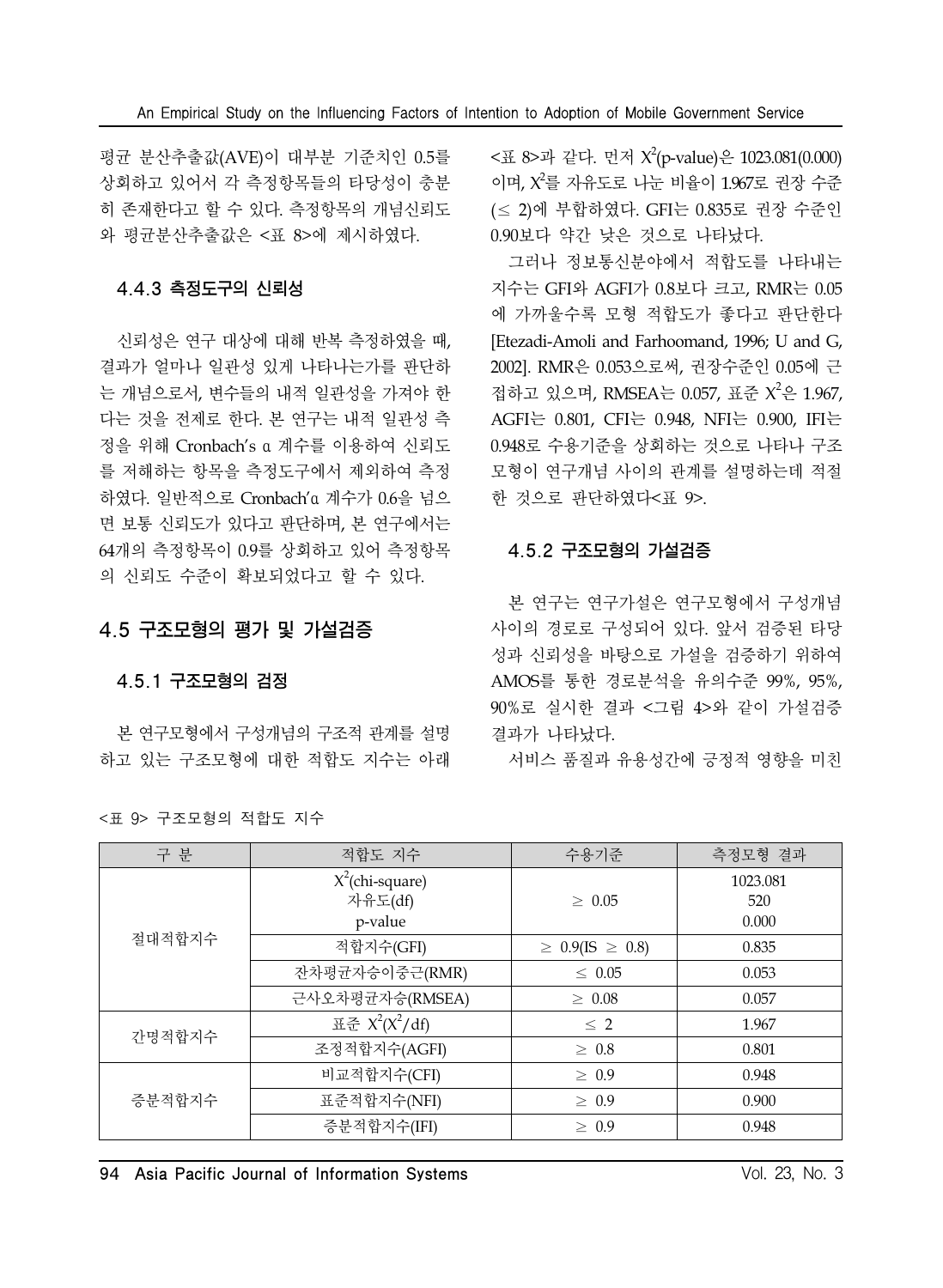

주) : "``P < 0.01, ``P < 0.05, `P < 0.1.

<그림 4> 통계분석 결과

다는 [가설 1]은 경로계수: -0.038, CR: –1.705, P < 0.1로 통계적으로 유의하나 경로계수가 (-)로 가 설을 기각하였고, 서비스 품질과 이용 용이성 간에 영향을 미친다는 [가설 2]는 경로계수: 0.553, CR: 4.424로 통계적으로 유의하여 가설을 채택하였다.

시스템 품질과 유용성 간에 긍정적 영향을 미 친다는 [가설 3]은 경로계수: -0.226, CR: -1.938, P < 0.1로 통계적으로는 유의하나 경로계수가 (-)로 가설을 기각하였으며, 시스템과 이용 용이성 간 에 영향을 미친다는 [가설 4]는 경로계수: 0.261, CR: 2.407, P < 0.05로 통계적으로 유의하게 나타 나서 가설을 채택하였다.

정보 품질과 유용성 간에 긍정적 영향을 미친다 는 [가설 5]는 경로계수: 0.387, CR: 3.593, P < 0.01로 통계적으로 유의하여 가설을 채택하였으며, 정보 품질과 이용 용이성 간에 영향을 미친다는 [가설

6]은 경로계수: -0.130, CR: -1.430, P > 0.1로 가설을 기각 하였다.

관계 품질과 유용성 간에 긍정적 영향을 미친 다는 [가설 7]은 경로계수: -0.020, CR: -0.216, P > 0.1로 통계적으로 유의하지 않아 가설을 기각하 였으며, 관계 품질과 이용 용이성 간에 긍정적 영 향을 미친다는 [가설 8]은 경로계수: 0.223, CR: 2.318, P < 0.05로 통계적으로 유의하여 가설을 채택하였다.

공공 품질과 유용성 간에 영향을 미친다는 [가 설 9]는 경로계수: 0.080, CR: 0.194, P > 0.1로 통 계적으로 유의하지 않아 가설을 기각하였으며, 공공 품질과 이용 용이성 간에 영향을 미친다는 [가설 10]도 경로계수: -0.108, CR: 0.940 P > 0.1로 통계적으로 유의하지 않아 가설을 기각하였다. 반면 [가설 11]~[가설 16]의 TAM 모델에 대한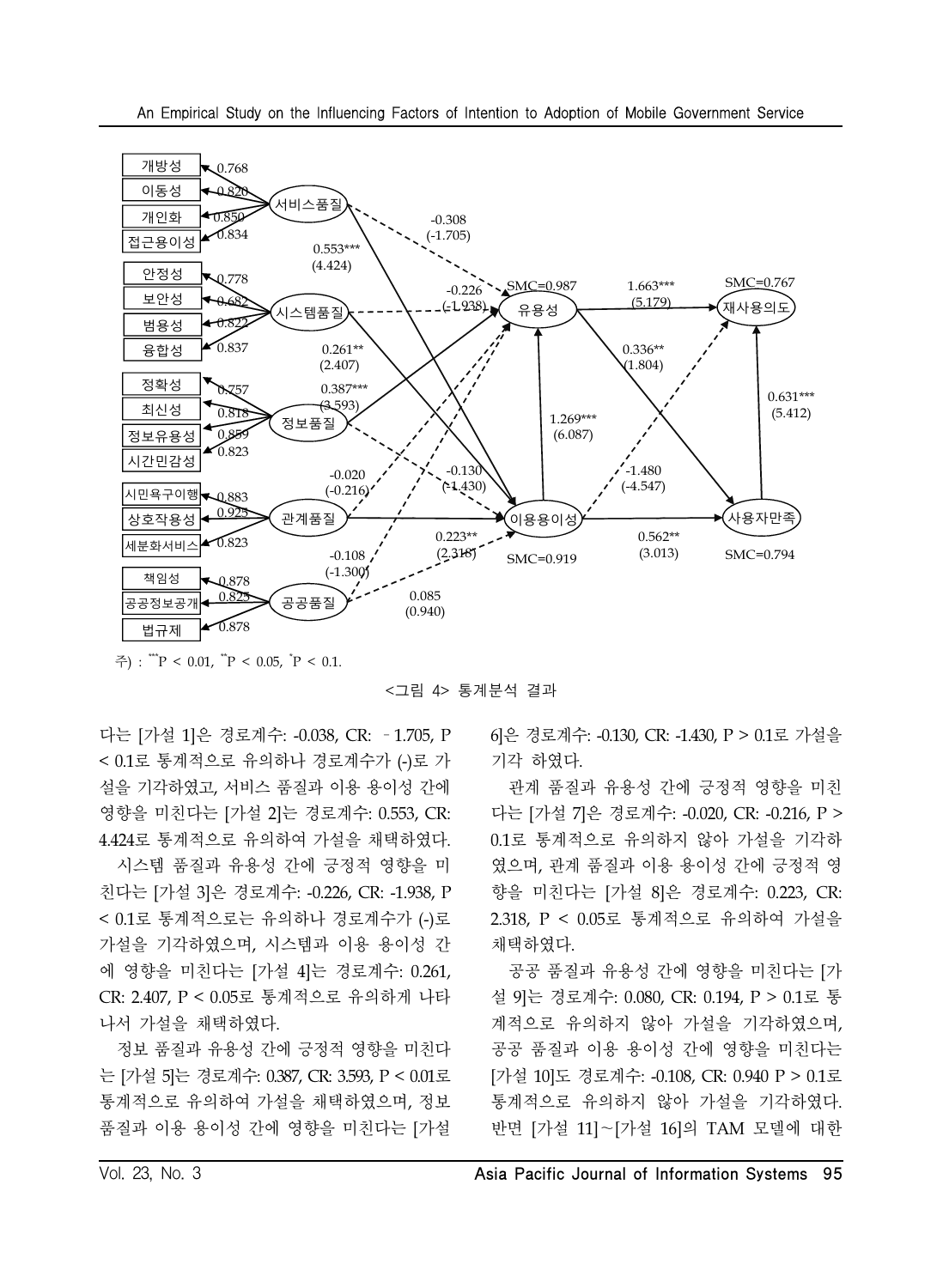#### <표 10> 연구가설 검증결과 요약

| 가설              | 연구경로    |                   |         |          | 비표준화<br>계수 | 표준화<br>계수 | S.E.  | C.R.     | p값    | 결과 |
|-----------------|---------|-------------------|---------|----------|------------|-----------|-------|----------|-------|----|
| H1              | 서비스 품질  | $\longrightarrow$ | 유용성     | $^{(+)}$ | $-0.370$   | $-0.308$  | 0.217 | $-1.705$ | 0.088 | 기각 |
| H <sub>2</sub>  | 서비스 품질  | $\longrightarrow$ | 이용 용이성  | $^{(+)}$ | 0.627      | 0.553     | 0.148 | 4.424    | $***$ | 채택 |
| H <sub>3</sub>  | 시스템 품질  | $\longrightarrow$ | 유용성     | $^{(+)}$ | $-0.270$   | $-0.226$  | 0.139 | $-1.938$ | 0.053 | 기각 |
| H4              | 시스템 품질  | $\longrightarrow$ | 이용 용이성  | $^{(+)}$ | 0.295      | 0.261     | 0.122 | 2.407    | 0.016 | 채택 |
| H <sub>5</sub>  | 정보 품질   | $\longrightarrow$ | 유용성     | $^{(+)}$ | 0.444      | 0.387     | 0.124 | 3.593    | $***$ | 채택 |
| H <sub>6</sub>  | 정보 품질   | $\longrightarrow$ | 이용 용이성  | $^{(+)}$ | $-0.141$   | $-0.130$  | 0.098 | $-1.430$ | 0.153 | 기각 |
| H7              | 관계 품질   | $\longrightarrow$ | 유용성     | $^{(+)}$ | $-0.020$   | $-0.020$  | 0.094 | $-0.216$ | 0.829 | 기각 |
| H <sub>8</sub>  | 관계 품질   | $\longrightarrow$ | 이용 용이성  | $^{(+)}$ | 0.219      | 0.223     | 0.094 | 2.318    | 0.020 | 채택 |
| H <sup>9</sup>  | 공공 품질   | $\rightarrow$     | 유용성     | $^{(+)}$ | $-0.104$   | 0.080     | 0.080 | $-1.300$ | 0.194 | 기각 |
| H <sub>10</sub> | 공공 품질   | $\longrightarrow$ | 이용 용이성  | $^{(+)}$ | 0.219      | $-0.108$  | 0.094 | 0.940    | 0.347 | 기각 |
| H11             | 이용 용이성  | $\longrightarrow$ | 유용성     | $^{(+)}$ | 1.346      | 1.269     | 0.221 | 6.087    | $***$ | 채택 |
| H12             | 이용 용이성  | $\longrightarrow$ | 사용자 만족도 | $^{(+)}$ | 0.558      | 0.562     | 0.185 | 3.013    | 0.003 | 채택 |
| H <sub>13</sub> | 이용 용이성  | $\longrightarrow$ | 재사용 의도  | $^{(+)}$ | $-1.629$   | $-1.480$  | 0.358 | -4.547   | ***   | 기각 |
| H14             | 유용성     | $\longrightarrow$ | 사용자 만족도 | $^{(+)}$ | 0.315      | 0.336     | 0.174 | 1.804    | 0.071 | 채택 |
| H15             | 유용성     | $\longrightarrow$ | 재사용 의도  | $^{(+)}$ | 1.727      | 1.663     | 0.333 | 5.179    | $***$ | 채택 |
| H <sub>16</sub> | 사용자 만족도 | $\longrightarrow$ | 재사용 의도  | $^{(+)}$ | 0.699      | 0.336     | 0.129 | 5.412    | $***$ | 채택 |

주) \* P < 0.1, \*\*P < 0.05, \*\*\*P < 0.01.

가설은 이용 용이성이 재사용의도에 긍정적인 영 향을 미친다는 [가설 13]이 경로계수: -1.629, CR: -4.547, P > 0.1로 통계적으로 유의하나 경로계수 가 (-)로 가설을 기각하였고, 나머지 가설은 모두 채택되어 TAM 모델이 모바일 전자정부 서비스 수용의도를 잘 설명하고 있음을 나타냈다<표10>.

# Ⅴ. 결 론

### 5.1 연구결과 요약

본 연구에서는 모바일 전자정부 서비스 특성을 DeLone and McLean[2004]의 정보시스템 성공요 인인 품질요인으로 도출하였다. 품질요인들이 모 바일 전자정부 서비스 사용자 가치요인인 이용 용이성과 유용성에 미치는 영향과, 사용자 가치 요인이 모바일 전자정부 서비스 수용의도에 미 치는 영향을 분석하였다.

분석결과를 요약하면 다음과 같다.

첫째, 모바일 전자정부 서비스의 서비스 품질 과 사용자가치요인[유용성 및 이용 용이성] 간의 관계에 있어서는 이용 용이성과 긍정적인 인과관 계에 있음이 입증되었다. 특히 세부적인 측정변 수 중에서는 개인화와 접근용이성이 종속변수에 대한 설명력이 가장 높게 나타났다. 이 결과로 시 민들이 원하는 행정서비스는 서비스 접근이 용이 해야 하며, 적시에 서비스를 제공할 수 있는 체계 를 갖추는 것이 중요하다는 것을 확인하였다[Lee *et al*., 2007].

모바일 전자정부 서비스 이용을 활성화하기 위 해서는 제일먼저 대민 서비스와 행정업무 서비스 가 구분되어 사용이 편리한 서비스 분류체계를 구 성해야 한다. 이를 위해 모바일 플랫폼과의 유연한 연계가 핵심요건이다. 구체적으로 서비스가 설계 되어 제공되는 service life management, 서비스 저장 또는 제공형태를 관리하는 service repository,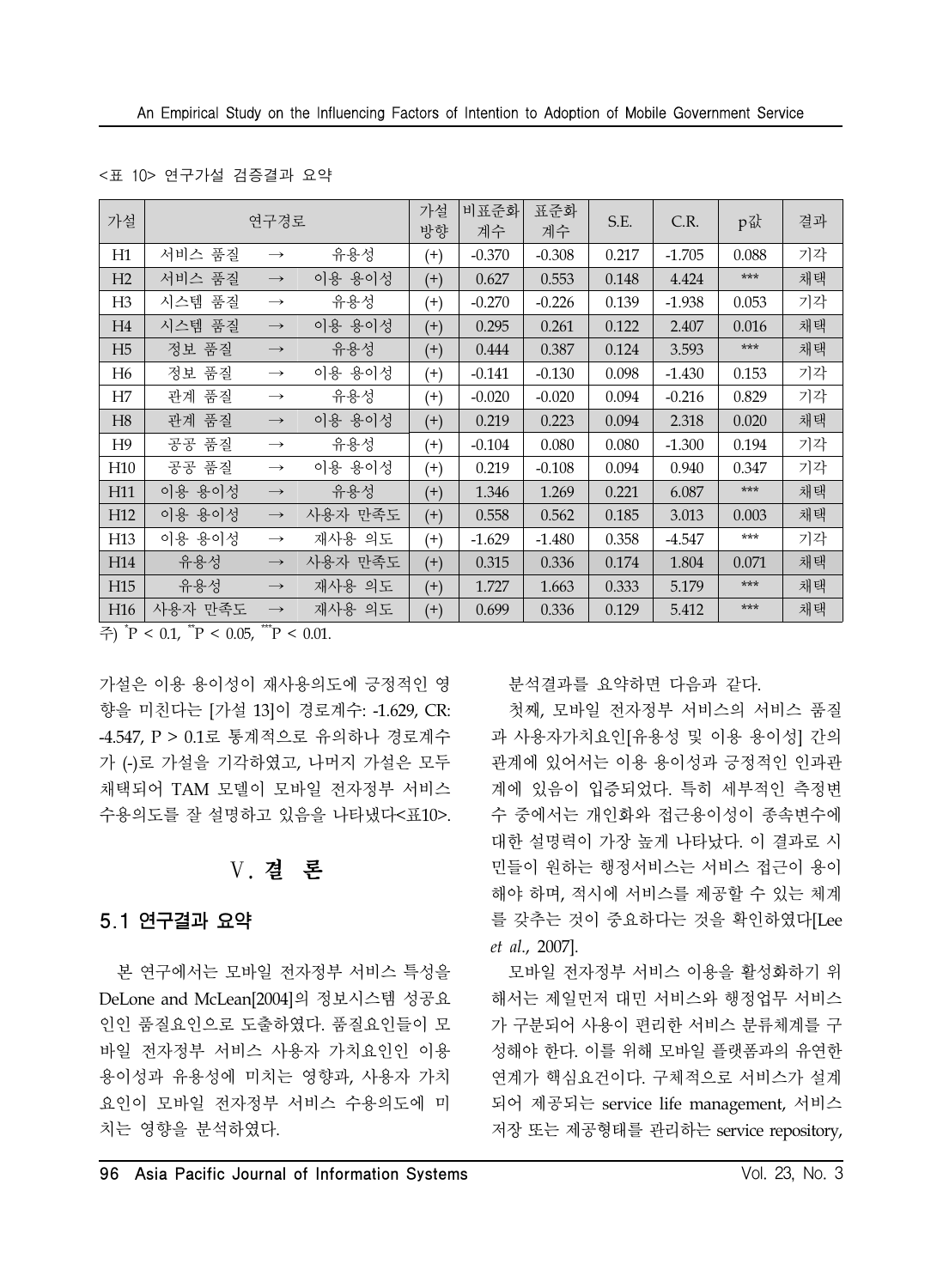mobile 보안체계가 통합적으로 아우러져 서비스 를 지원하는 체계 구성이 필요하다[Moon, 2010; Amrit and Benn, 2010].

특히 정보제공과 행정처리를 구분하여 UI framework를 설계하고 Open API1)를 구현해야 시민들 이 편리하게 모바일 전자정부 서비스를 사용할 수 있는 기반이 마련될 것이다. 다만, Open API 적용 을 통해 서비스 사용자를 증가시킬 수 있는 장점이 있지만 정부가 제공하는 서비스에 영향을 미치고 불안정성을 가져올 우려가 있으므로 이를 적절히 조절하여 운영해야 한다. 또한 모바일 전자정부 서 비스의 큰 특징인 맞춤형 개인화를 위해서는 현재 의 열람정도만 되는 민원서비스가 신청, 처리, 조 회, 납부까지 원스톱으로 이루어지는 환경이 마련 되어야 한다[Moon, 2002].

둘째, 모바일 전자정부 서비스의 시스템 품질과 사용자가치요인[유용성 및 이용 용이성] 간의 관 계에 있어서도 이용 용이성과 긍정적인 인과관계 에 있음이 입증되었다. 세부적인 측정변수 중에서 는 특히 융합성과 범용성이 종속변수에 대한 설명 력이 가장 높게 나타났다. 이 결과는 모바일 장치 와 기술 그리고 서비스가 융합(convergence)되어 야 모바일 전자정부 시스템 사용이 편리해 진다는 것을 말해준다. 또한 단순한 모바일 기술이 아니 라, 모바일 기술과 어플리케이션이 통합된 시스템 을 제공해야 하며, 이것은 모바일전자정부 서비스 제공을 위한 핵심요건이다[Trimi and Sheng, 2008]. 이를 위해 다음과 같은 정책적 노력이 수반 되어야 한다.

우선 융합성 관점에서 시스템 이용 용이성을 높 이기 위해서는 웹시스템에 상황인식 등 모바일 장 점을 추가하고 지능화(intelligence)를 통한 스마트 한 시스템 이용환경의 구현이 필요하다. 범용성 관 점에서는 기존 웹기반의 전자정부 서비스를 모바 일로 전환하기 위해 모바일 전자정부 서비스 플랫

폼에서 잘 구동될 수 있는 모바일 전자정부 표준프 레임워크가 설계되어야 할 것이다. 또한 민간 이동 통신사가 아닌 모바일 전자정부 서비스만을 위해 국가 무선인프라를 구성하고 이용을 위한 제도 방 안에 대한 고려가 필요하다[MOSPA, 2010]. 즉 모 바일 전자정부 서비스는 보편적 접근성을 제공해 야하므로 스마트폰의 다양한 플랫폼을 지원할 수 있는 시스템 환경 구현이 필요하다.

셋째, 모바일 전자정부 서비스의 정보 품질과 사 용자 가치요인[유용성 및 이용 용이성] 간의 관계 에 있어서는 다른 품질요인과 달리 유용성과 긍정 적인 인과관계가 있음이 입증되었다. 세부적인 측 정변수 중에는 특히 정보유용성이 종속변수에 대 한 설명력이 가장 높게 나타났다. 이 결과는 서비 스나 시스템과 달리 정보는 이용이 편리한 것보다 는 자신에게 꼭 필요한 정보를 신속하게 확인할 수 있는 것이 사용자가 느끼는 가치로 해석할 수 있다. 따라서 다음과 같은 노력을 전개해야 한다.

우선, 현재 제공하고 있는 국가, 정책, 행정정보 중에서 정말로 유용한 정보를 선별하여 Killer 콘 텐츠 중심으로 구성하는 것이 필요하다. 이것은 모바일이라는 제한된 공간, 제한된 인터페이스에 서 서비스 효율성을 극대화하기 위해서도 중요하 게 고려되어져야 한다. 이러한 관점에서 주요이슈 가 되고 있는 정책정보를 실시간으로 제공하고, 모바일 인터넷을 통해 사람들의 위치 및 성향에 따라 개인맞춤형 서비스를 제공하듯이, 시민들의 위치와 자주 찾는 정보특성을 감안한 맞춤형 행정 정보 제공체계에 대한 검토가 필요하다.

넷째, 모바일 전자정부 서비스의 관계 품질과 사용자가치요인[유용성 및 이용 용이성] 간의 관 계에 있어서는 이용 용이성과 긍정적인 인과관 계에 있음이 입증되었다. 세부적인 측정변수 중 에는 모든 측정변수가 종속변수에 대한 설명력 이 모두 높았으나, 그 중에서 상호작용성이 종속 변수에 대한 설명력이 가장 높게 타났다.

이 결과 모바일 전자정부 서비스를 시민들이 쉽 고 편하게 사용하기 위해 정부간, 정부와 이동통

<sup>1)</sup> Open API : Open Application Programme Interface로 누 구나 사용할 수 있는 공개된 API.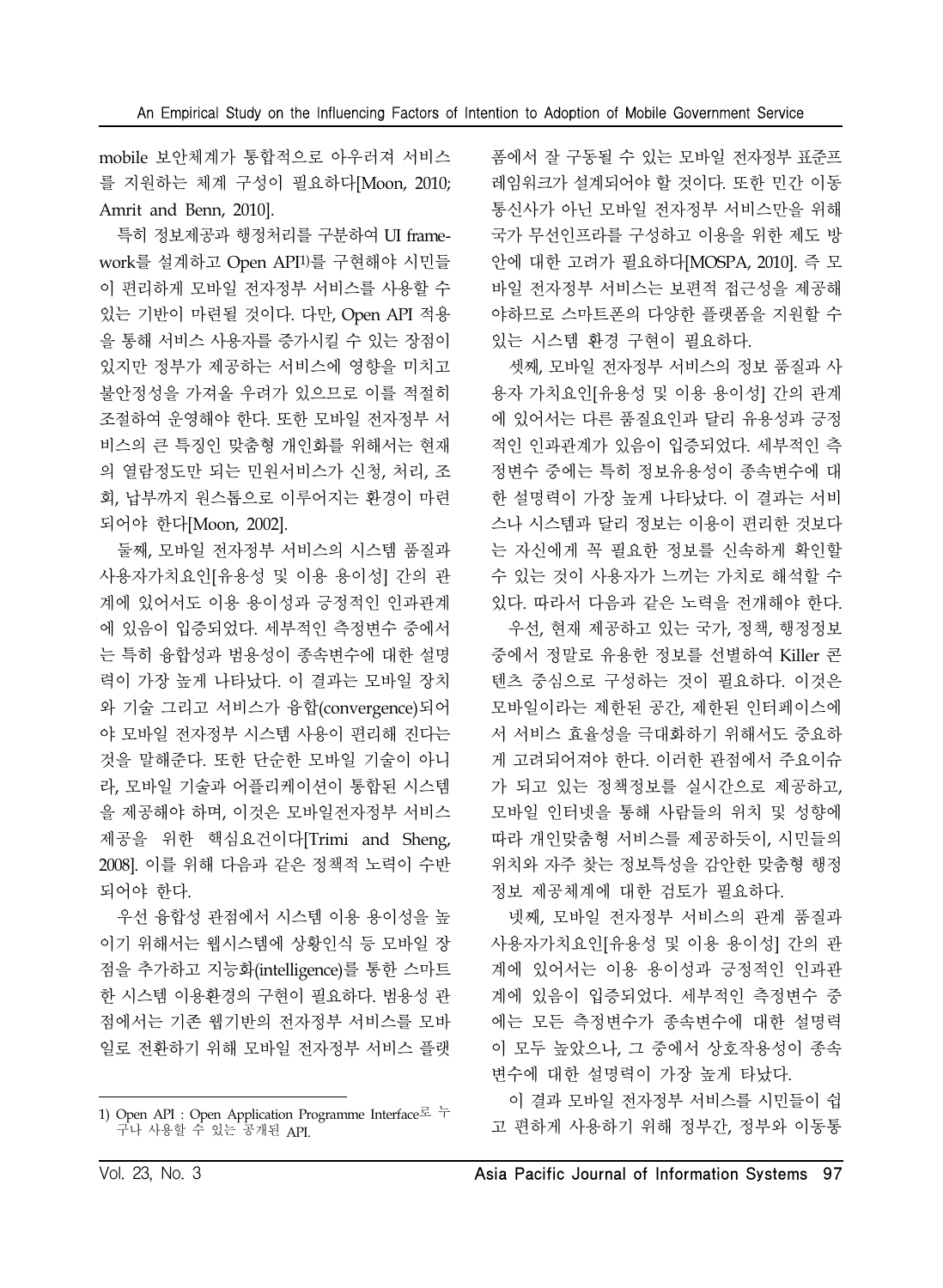신사 그리고 시민 간의 유기적인 협력이 중요함을 인지할 수 있도록 해준다. Hui and Hayllar[2010]는 전자정부 공공가치 창출에 대한 연구에서 Public-Private-Citizen Collaboration(P2C) Framework 수 립을 통해 공공, 민간, 시민 간의 협업의 중요성을 강조하였고, Rhee and Rha[2009]도 공공 서비스 를 제공하는 데 있어서 정부, 기관(agency), 시민 간 의 관계의 중요성을 강조하고 있다. 따라서 정부, 민간, 통신업자 간의 다음과 같은 협업 노력이 전 개될 필요가 있다.

우선, 모바일 전자정부가 공통적으로 활용하는 범용적 표준화 체계를 구현하고 보안 환경을 조 성하기 위해 범정부적 협력체계의 구성이 필요 하다. 이를 통해 이해관계자간 협력을 위한 통합 커뮤니케이션 채널을 확보하는 것이 마련되어야 한다. 이는 정부기관 사업간 중복과 예산의 비효 율적 운영을 사전해 방지할 수 있는 조정기능도 함께 수행하게 될 것이다.

그러나 주의할 점은 협력의 범위가 정책의사결 정 자에서 그치지 말고, 실무단까지 전달됨으로써 실행력을 바탕으로 한 협력체계가 갖추어 져야 한다. 또한 기관간의 의견을 수렴하고 조율하여 정책에 반영할 수 있는 전담기관 선정과 협의회 구성도 고려할 사항중의 하나로 말할 수 있다.

다섯째, 모바일 전자정부 서비스의 공공 품질 과 사용자가치요인[유용성 및 이용 용이성] 간의 관계에 있어서는 긍정적인 관계를 입증하지 못 하여 모든 요인과의 관계에 대한 가설이 기각되 었다. 기각 이유는 이 측정항목이 잘못되었기 보 다는 측정대상인 모바일 전자정부 대표 사이트 에서 제공하는 서비스 수준이 정보제공이나 정 부기관 홍보에 지나지 않아 책임성 등에 대한 응 답자들의 다양한 의견이 존재하고 공공 품질의 측정변수인 정부의 책임이나 법규제 완화와 같 은 정부의 노력이 확인하기가 어려운 측면이 크 다고 할 수 있다[MOSPA, 2011].

따라서 모바일 전자정부 서비스 수용요인 연 구를 수행할 때 측정변수를 제외하기 보다는 시 민들의 모바일 전자정부에 인지도가 확산되고 서비스가 성숙되어 참다운 모바일 전자정부 서 비스 제공이 가능할 때 지속적인 연구를 통해서 의미 있는 결과를 도출할 것으로 기대할 수 있다. 특히 종속변수에 대한 설명력이 높았던 모바일 전자정부 서비스에 대해 정부가 책임을 져야 한 다는 책임성은 법/규제, 민간 앱에 대한 지적재 산권, 그리고 공공정보공개를 위한 법적 완화 차 원에서 통합적으로 검토되어야 한다.

마지막으로, 모바일 전자정부 서비스의 사용 자가치요인[유용성, 이용 용이성]과 수용의도 요 인[사용자만족, 재사용의도] 간의 관계에 있어서 는 유용성과 사용자 만족, 이용 용이성과 재사용 의도를 제외하고는 모두 긍정적인 관계를 나타 냈다. 이 결과로 많은 연구에서 검증된 기술수용 모델이 모바일 전자정부 서비스에 대해서도 설 명력을 보여주고 있음을 입증한 것이다. 또한 시 민들이 서비스를 지속적으로 이용하기 위해서는 모바일을 통해 접근이 용이하고 이용하기 쉬운 서비스 사용 환경은 물론 자신들의 일에 도움이 될 수 있는 유용성의 가치가 있어야 함을 보여주 고 있다.

### 5.2 시사점

본 연구모형의 전체적인 변수 간의 인과관계 분석결과 도출된 연구 시사점은 다음과 같다.

첫째, 모바일 전자정부 서비스 수용의도에 대 한 모형에서 제시한 품질요인, 사용자 가치요인, 수용의도 요인에 대한 정의 및 신뢰성과 타당성 이 확보된 측정 지표 개발을 통하여 앞으로 이 분야의 실증적 연구를 가능하게 만드는 이론적 토대를 제시하였다.

둘째, 본 연구는 정보시스템 성공모형 뿐 만 아니라, 서비스 제공 주체간의 프로세스 품질을 측정하는 관계 품질과 공공관리 혁신의 품질지 표인 공공 품질요인을 도출하여 연구에 적용시 켰다. 이것은 기존 연구모형 대비 다양한 영향요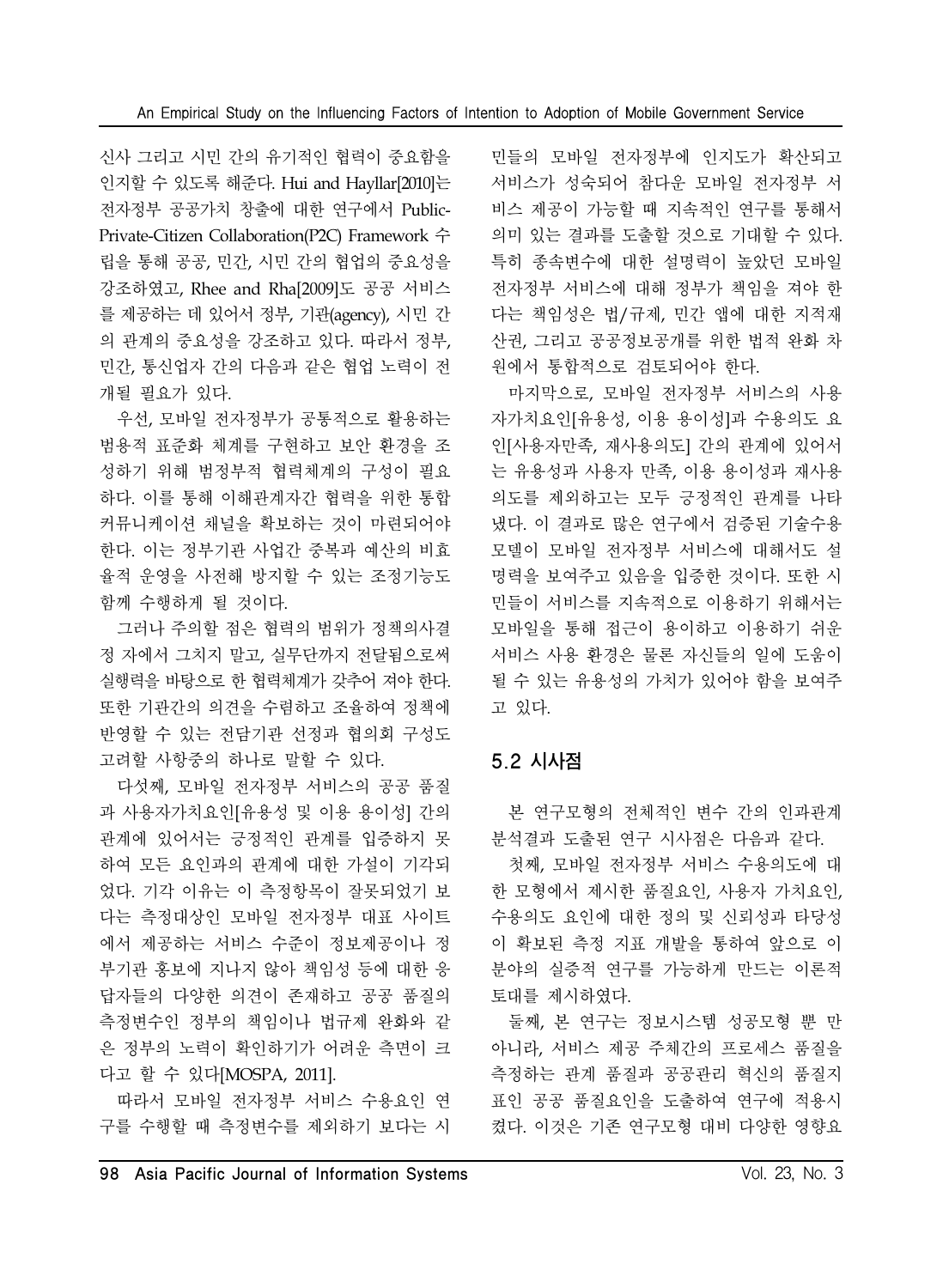인을 종합적으로 반영한 측면을 고려할 때, 향후 모바일 전자정부 서비스와 관련된 연구모형 개 발시 도움을 줄 수 있을 것으로 기대된다.

셋째, 본 연구의 품질요인과 사용자 가치요인 간의 가설검정결과 서비스 품질, 시스템 품질, 관 계 품질은 이용 용이성과 긍정적 인과관계를 나타 냄으로서 모바일 전자정부 구현시 국민들이 쉽고, 편리한 환경을 조성하는 것이 중요함을 인지시켜 주었다. 정보 품질은 유용성과 긍정적인 인과관계 를 보여줌으로서 정보는 자신의 일에 도움이 되는 유용하고 시의적절한 정보를 제공하는 것이 필요 함을 주지시켜 주었다. 공공 품질은 사용자 가치 요인 간의 가설이 모두 기각되어 향후 연구에서 세밀한 검토가 필요함을 제시해 주었다.

마지막으로, 사용자가치요인과 수용의도 요인 간의 관계는 유용성과 사용자 만족, 이용 용이성 과 재사용의도가 통계적으로 유의미한 영향을 미치지 못하는 것을 제외하고는 이용 용이성과 유용성, 이용 용이성과 사용자만족, 유용성과 재 사용의도, 사용자만족 및 재사용의도 간의 인과 관계가 모두 유의미한 영향을 미치고 있는 것으 로 나타났다. 따라서, 모바일 전자정부 서비스에 대한 기술수용모델이 모바일 전자정부 서비스를 설명함에 있어서 적합한 것으로 판명되었다.

# 5.3 연구의 한계점 및 향후방향

본 연구는 보안 등 기술적인 이슈가 해결되지 않고, 국민들이 요구하는 수준 높은 서비스가 많 지 않은 모바일 전자정부 서비스 초기 단계임을 감안할 때, 설문조사의 어려움 등의 현실적인 한 계점이 있다. 하지만, 국민의 기대에 부응하는 모 바일 전자정부 서비스구현을 위해서 필요한 내 용을 분석하고 선제적으로 대응할 수 있는 시사 점을 도출한 점에서 의의가 크다고 할 수 있다. 본 연구의 지속적인 연구발전을 위해서는 개 인, 기업, 정부 등 사용자를 세분화하여 사용자의 도를 세밀하게 파악하는 노력이 필요하다. 따라 서 끊임없는 실증연구를 통해서 모바일 전자정 부 서비스 수용모형에 대한 타당성을 확보하는 노력이 전개되어야 할 필요가 있다. 또한, 특정시 점의 횡단적인 연구뿐만 아니라 종단적인 연구 를 통하여 변화하고 있는 인과관계를 파악하여 국민의 기대에 부응하는 수준 높은 모바일 서비 스가 제공될 수 있는 기반을 제공해야 할 것이다. 궁극적으로 모바일 전자정부가 단순히 모바일 단말기로 연장하는 선에 그치지 않고 유무선 통 합과 보편적 상시접속이라는 전략 아래서 추진

되어야 한다. 모바일 전자정부 서비스는 모바일 장비, 기술, 어플리케이션 관점에서의 체계적인 접근과 기술과 서비스에 대한 우선순위 선정을 통해 단계적으로 접근해야 할 것이다. 또한 이 분 야에 대한 지속적인 연구를 통해 모바일 전자정 부 서비스 이슈를 해결해 나갈 수 있는 이론을 정립함으로서, 본 연구가 모바일 전자정부 및 모 바일 전자정부 서비스를 연구하는 연구자들의 길잡이가 되고, 정책 수립 시 참조할 수 있는 가 이드가 될 수 있기를 기대해 본다.

# $\langle References \rangle$

- [1] Ajzen, I., "The Theory of Planned Behavior," *Organizational Behavior and Human Decision Processes*, Vol. 50, 1991, pp. 179-211.
- [2] Alford, J. and O'Flynn, J., "Making Sense of Public Value: Concepts, Critiques and Emergent Meanings," *International of Journal of Public*

*Administration*, Vol. 32, No. 3-4, 2009, pp. 171-191.

- [3] Anckar, B., D'Incau, D., *Proceedings of the 35th Hawaii International Conference on System Sciences* (HICSS-35), Hawaii, 7-10 January, 2002.
- [4] Anderson, James C. and James A. Narus, "A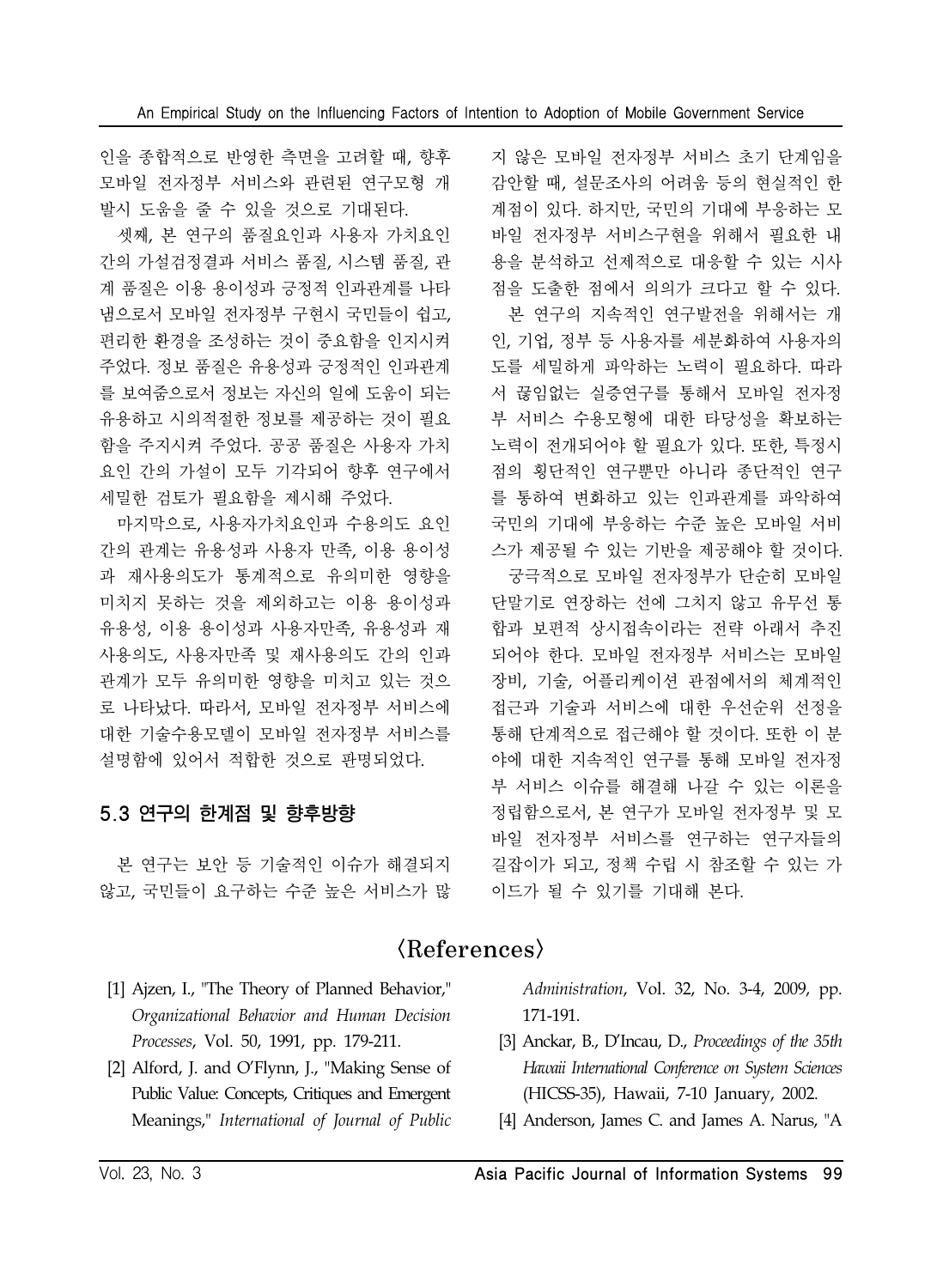Model of Distribution Firm and Manufacturer Firm Working Partnerships," *Journal of Marketing*, Vol. 54, 1990, pp. 42-58.

- [5] Assael, H., Consumer Behavior and Marketing Action, 6ed, Thomson Learning, 2001.
- [6] Bae, B.L., *Structural equation modeling with amos 17: principles and practice*, Chungram, 2009.
- [7] Bailey, J. and S. Pearson, "Development of a Tool for Measuring and Analyzing Computer User Satisfaction," *Management Science*, Vol. 29, No. 5, 1983, pp. 530-545.
- [8] Carmen, James M., "Consumer Perceptions of Service Quality: An Assessment of the SERVQUAL Dimension," *Journal of Retailing*, Vol. 66, No. 1, 1990, pp. 33-55.
- [9] Carter, L. and Belanger, F., "The utilization of e-government services: citizen trust, innovation and acceptance factors," Blackwell Publishing Ltd, *Information Systems Journal*, Vol. 15, 2005, pp. 5-25.
- [10] Cerullo, M.J., "Information Systems Success Factors," *Journal of System Management*, Vol. 31, No. 12, 1980, pp. 10-19.
- [11] Coursey, D. and Bozeman, B., "Decision Making in Public and Private Organizations: A Test of Alternative Concepts of Publicness," *Public Administration Review*, Vol. 50, No. 5, 1990, pp. 525-535.
- [12] Cronin, J. Joseph Jr. and Taylor, S.A., "Measuring Service Quality: A Reexamination and Extension," *Journal of Marketing*, Vol. 56, No. 3, 1992, pp. 55-68.
- [13] Davis, F.D., "Perceived Usefulness, Perceived Ease of Use, and End-user Acceptance of Information Technology," *MIS Quarterly*, Vol. 13, No. 3, 1989, pp. 319-334.
- [14] DeLone, W.H. and McLean, E.R., "The DeLone and McLean model of information system:

A ten-year update," *Journal of Management Informations Systems*, Vol. 19, No. 4, 2003, pp. 3-30.

- [15] DeLone, W.H. and McLean, E.R., "Information Systems Success: the Quest ofr the Dependent Variable," *Information Systems Research*, Vol. 3, No. 1, 1992, pp. 60-95.
- [16] Edgeworth, F.Y., "The Popularity of Index Numbers," *Economic Journal*, Vol. 35, 1925, pp. 379-388.
- [17] Etezadi-Amoli, J. and Farhoomand, A.F., "A Structural Model of End User Computing Satisfaction and User Performance," *Information and Management*, Vol. 30, 1996, pp. 65-73.
- [18] Finger, M., "What Role for Government in e-Government?," *Journal of E-Governance*, Vol. 33, 2010, pp. 197-202.
- [19] Fishbein, M. and Ajen, I., "Belief, Attitude, Intentions and Behavior: An Introduction to Theory and Research," *Addison-Wesley Publishing Co*, 1975.
- [20] Fornier, S. and Yao, J.L., "Reviving Brand Loyalty: A Reconceptualization within the Framework of Consumer-Brand Relationship," *International Journal of Research in Marketing*, Vol. 14, No. 5, 1997.
- [21] Franz, C.R. and Daniel Robey, "Organizational Context, User Involvment, and the Usefulness of Information System," *Decision Science*, Vol. 17, No. 3, 1986, pp. 329-356.
- [22] Gallagher, C.A., "Perceptions of the Value of a Management Information System," *Academy of Management Journal*, 1974, March, pp. 46-55.
- [23] Gillespie, A., Krishna, M., Oliver, C., Olsen, K., Thiel, M., *Online Behaviour*, 1991, pp. 16-18.
- [24] Grinfin, J., "The Internet Expanding Role in Building Customer Loyalty," *Direct Marketing*, Vol. 59, No. 7, 1996, pp. 50-63.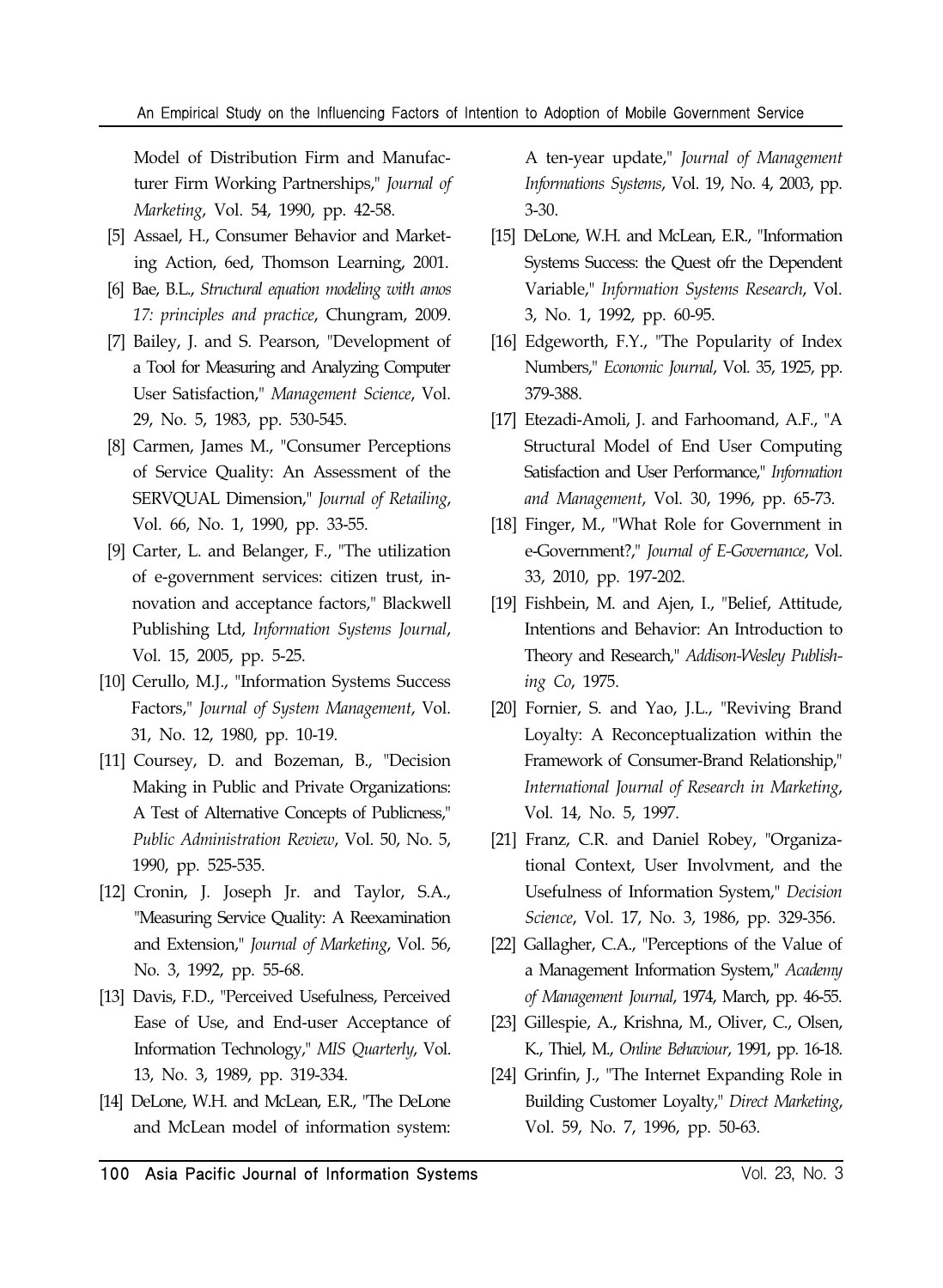#### An Empirical Study on the Influencing Factors of Intention to Adoption of Mobile Government Service

- [25] Hair, J.F., Anderson, R.E., Tatham, R.L., and Black, W.C., *Multivariate Date Analysis with Readings*, 5th, Prentice-Hall, 2006.
- [26] Han, K.H. and Hong, I.Y., "A Study on E-government Portal site Assesment," *Asia Pacific Journal of information Systems*, Vol. 16, No. 1, 2006, pp. 23-43.
- [27] Haque, M.S., "The Diminishing Publicness of Public Service under the Current Mode of Governance," *Public Administration Review, January*, Vol. 61, No. 1, 2001.
- [28] Harvey, L., "Enabling Customer Loyalty for E-Businesses," *White Paper*, Patricia Seybold Group, Inc, 1999.
- [29] Hui, G. and Hayllar, Richard, M., "Creating Public Value in E-Government: A Public-Private-Citizen Collaboration Framework in Web 2.0," *The Australian Journal of Public Administration*, Vol. 69, No. S1, 2010 pp. S120-S131.
- [30] IOS Press, "E-government development: E-Government Indicators - Getting to the Next Level," *I-Ways Journal of E-Government Policy and Regulation*, Vol. 32, 2009, pp. 83-84.
- [31] Ishmatova, D. and Obi, T., "m-Government Services: User Needs and Value," *I-Ways Journal of E-Government Policy and Regulation* Vol. 32, 2009, pp. 39-46.
- [32] Ives, B., Olson, M.H., and Baroudi, J., "The Measurement of User Information Satisfaction," *Communications of the ACM*, Vol. 26, No. 10, 1983, pp. 785-793.
- [33] Jarvenpaa, S.L. and Tractinsky, N., "Consumer Trust in an Internet Store," *Information Technology and Management,* Vol. 1, No. 1/2, pp. 45-71.
- [34] Jin, D.U., "An Empirical Study on the Influencing Factors of Mobile Internet Service Adoption," A Doctoral Dissertation, Kwangwoon University Graduate School, 2007.
- [35] Juh, H.Y., "A Study on E-government Services Acceptance and Quality Satisfaction," A Doctoral Dissertation, Chung-Ang University Graduate School, 2003.
- [36] Kalakota, R. and Robinson, M., "M-Business: The Race to Mobility," McGraw-Hill Trade, 2001.
- [37] Kamssu, A., "Global connectivity through wireless network technology: A possible solution for poor countries," *International Journal of Mobile Communications*, Vol. 3, No. 3, 2005, pp. 249-262.
- [38] Kannan, P.K., Chang, A.M., and Whinston, A.B., "Wireless Commerce: Marketing Issue and Possibilities," *Proceedings of the 34th Hawaii International Conference System Science, IEEE Computer Society Press*, 2001, Los Alamitos.
- [39] Kim, D.J., A Study on Plans for Establishing Governmental Mobile Infrastructure, a master's thesis, Soongsil University Graduate School, 2003.
- [40] Kim, J.K., Administration for New Millenium, Seoul Seongjigak, 2000.
- [41] Kim, J.T., Business Future Map According to Mobile Innovation, Hansmedia, 2009.
- [42] Kim, S.L., "A Study on Intention to Adoption of Administration Service through e-Government: Targeting Official," *Korea Institute of Public Administration*, Vol. 15, No. 1, 2006, pp. 169-201.
- [43] Kim, S.T., New e-Government Theory: Theory and Strategy, Beopmunsa, 2007.
- [44] King, W.R. and Rodriguez, J.I., "Evaluating Management Information Systems," *MIS Quarterly*, Vol. 2, No. 3, 1978, pp. 43-51.
- [45] Ko, H.J., An Empirical Study on the Mobile Internet Service Adaption, a master's thesis, Soongsil University Graduate School, 2006.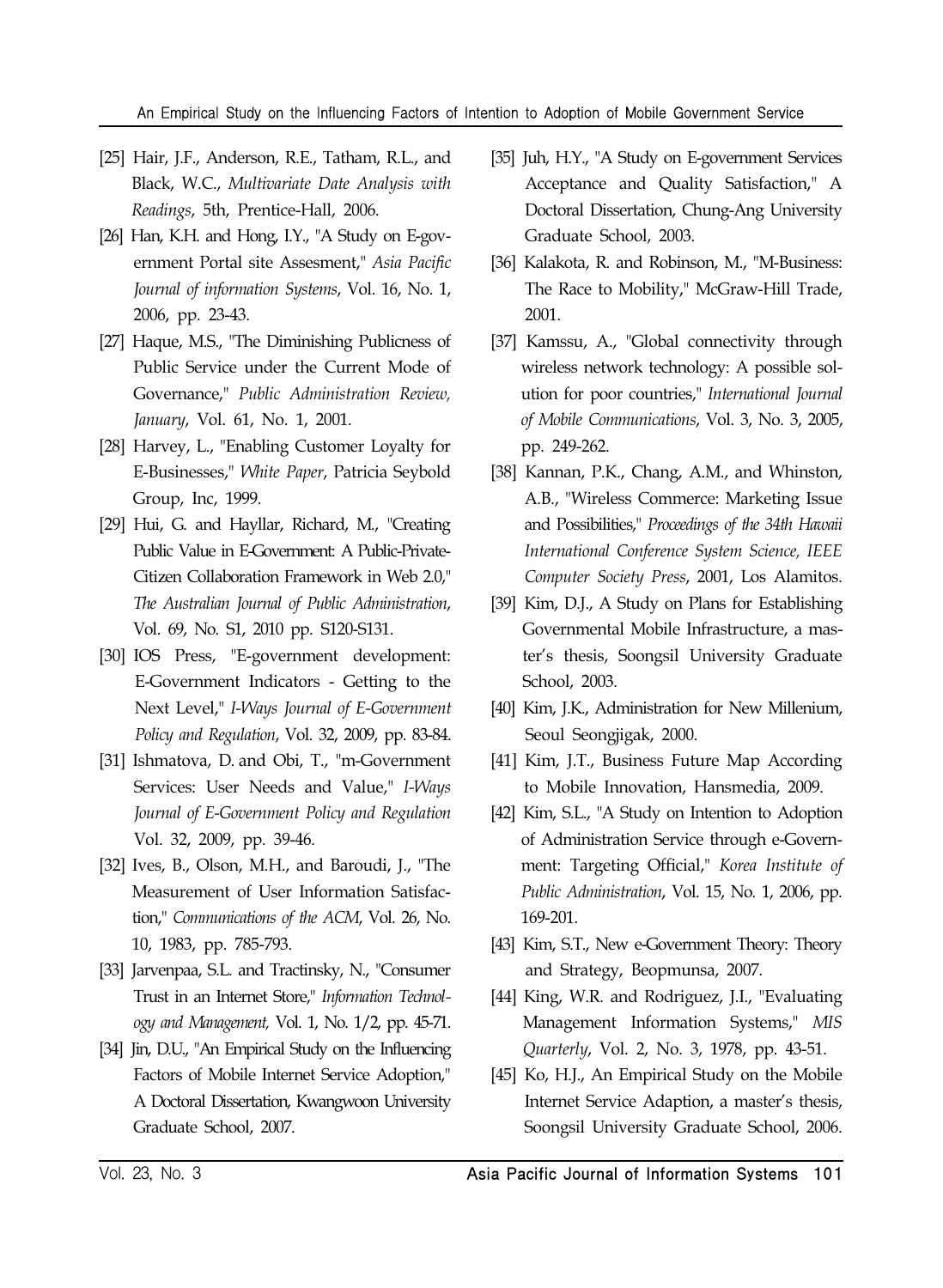- [46] Kornak, A., Teutloff, J., and Welin-Berger, M., Enterprise Guide to Gaining Business Value from Mobile Technologies, Wiley, 2004.
- [47] Kwon, K.H, e-Government Theory, Parkyoungsa, 2012.
- [48] Larcker, David F. and V. Parker Lessing, "Perceived Usefulness of information: A Psychometric Examination," *Decision Science*, Vol. 11, No. 1, 1980, pp. 121-134.
- [49] Lee, I.S., Choi, B.R., Kim, J.W., Hong, S.J., "Culture-Technology Fit: Effects of Cultural Characteristics on the Post-Adoption Beliefs of Mobile Internet Users," *International Journal of Electronic Commerce/Summer*, Vol. 11, No. 4, 2007, pp. 11-51.
- [50] Lee, D.W., A Study on the Spatial Data Service Model for Mobile Government, a master's thesis, Kyungwon University Industry and Environment Graduate School, 2003.
- [51] Lin, J. and Chuan, L.H., "Toward an Understanding of the Behaviroal Intention to Use a Website," *International Journal of Information Management*, Vol. 20, 2000, pp. 197-208.
- [52] Lucas, H.C., "Empirical Evidence for a Descriptive Model of Implementation," *MIS [1] Quarterly*, Vol. 2, 1978, pp. 27-42.
- [53] Maish, A.M., "A User's Behavior toward His MIS," *MIS Quarterly*, Vol. 3, No. 1, 1979, pp. 39-52.
- [54] Mason, R.O., "Measuring Information Output: A Communication Systems Approach," *Information and Management*, Vol. 1, No. 5, 1978, pp. 219-234.
- [55] Matei, L. and Lazăr, C., "Quality Management and the Reform of Public Administration in Several States in South-Eastern Europe," *Comparative Analysis, Theoretical and Applied Economics*, Vol. 18, No. 4, 2011, pp. 65-98.
- [56] MOSPA, Mobile Service ISP for Implementing Smart government, RFP, 2011.
- [57] Misuraca, G.C., "e-Government 2015: exploring M-Government scenarios, between ICTdriven experiments and citizen-centric implications," *Technology Analysis and Strategic Management*, Vol. 21. No. 3, 2009, pp. 407-424.
- [58] Moon, M.J., "Shaping M-Government for Emergency Management: Issues and Challenges," *Journal of E-Governance*, Vol. 33, 2010, pp. 100-107, IOS Press.
- [59] Morgan Stanley, A Strategic Report for Wireless Internet Trend, 2010.
- [60] NIA, "Introduction of E-government Service of Smart Phone and Diffusion Plan," *The IT Policy Research Series*, No, 1, 2010.
- [61] Newman, J.W. and Werbel, R.A., "Multivariate Analysis of Brand Loyalty for Major Household Appliances," *Journal of Marketing Research*, Vol. 10, 1973, pp. 404-427.
- [62] OECD, E-Government Flagship Report The E-Government Imperative, 2002.
- [63] Oh, K.S., E-government and U-paradigm, Jinhan M&B, 2010.
- [64] Oliver, R.L., "Measurement and Evaluation of Satisfaction Process in Retail Settings," *Journal of Retailing*, Vol. 57, Fall, 1981, pp. 25-48.
- [65] Per E. Pedersen, "Adoption of Mobile Internet Services: An Exploratory Study of Mobile Commerce Early Adopters," *Journal of organizational, computing and electronic commerce*, Vol. 15, No. 2, 2005, pp. 203-222.
- [66] Parasuraman, A., Zeithaml, V.A., and Bery, L.L., "SERVQUAL: A Multiple-item Scal for Measuring Customer Perceptions of Service Quality," *Journal of Retailing*, Vol. 64, No. 1, 1988, pp. 12-40.
- [67] Park, D.W., A study on the factor influencing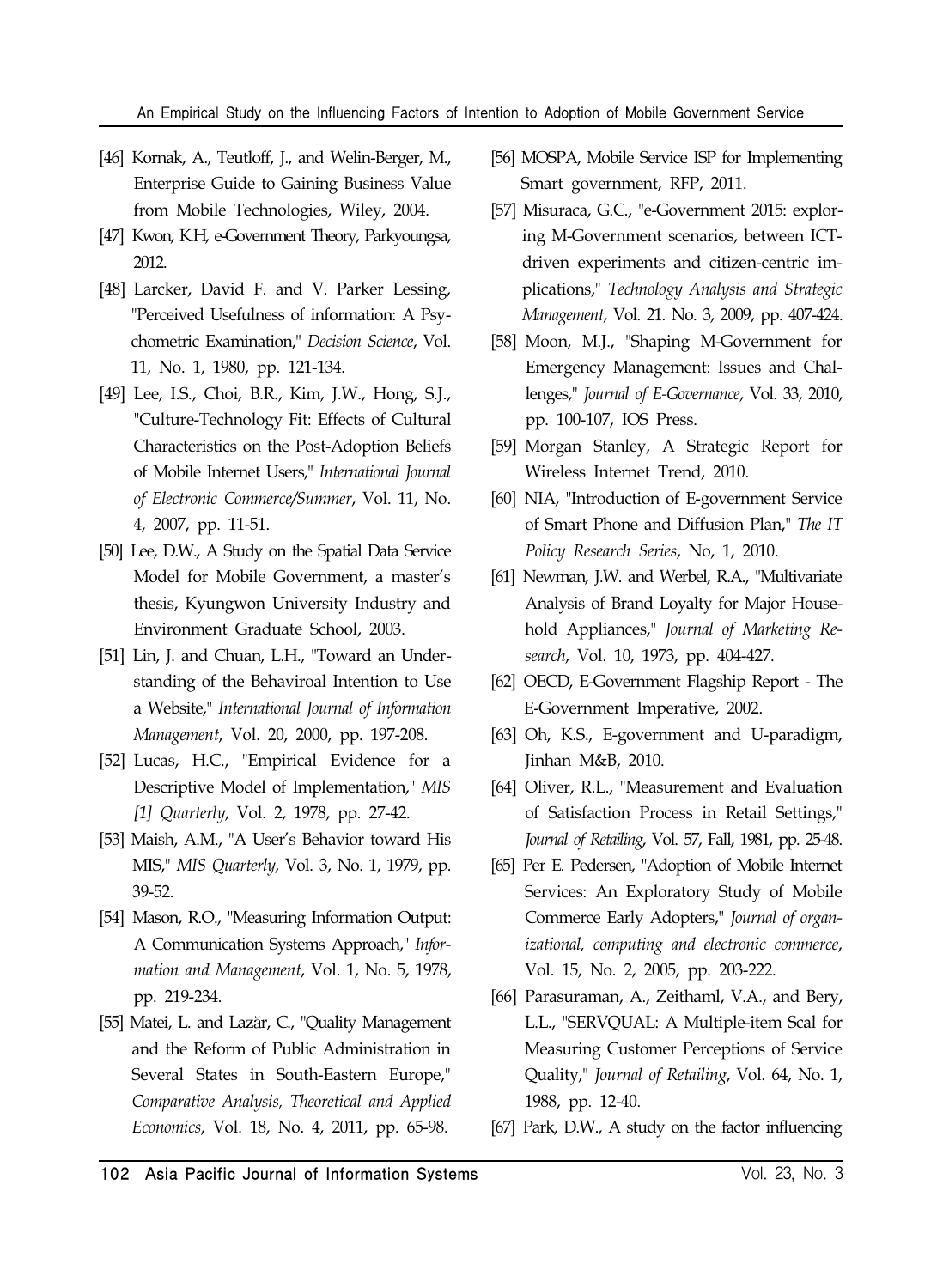#### An Empirical Study on the Influencing Factors of Intention to Adoption of Mobile Government Service

of continuous use of the mobile videophone service, a master's thesis, Yonsei University Graduate School, 2009.

- [68] Park, J.H. and Juh, H.Y., "E-government Services Acceptance and Affecting Factors," *Journal of Korean Academic association of Business Administration*, Vol. 21, No. 2, 2008, pp. 671-694.
- [69] Park, J.H., "A Customer Satisfaction Survey on Civil Service," *Korea Institute of Public Administration*, Vol. 10, No. 1, 2001, pp. 40-66.
- [70] Reichheld, F.F. and Schefter, P., "E-Loyalty: Your Secret Weapon on the Web," *Harvard Business Review*, July-August, 2000, pp. 105-113.
- [71] Rhee, S. and Rha, J., "Public service quality and customer satisfaction: exploring the attributes of service quality in the public sector," *The Service Industries Journal*, Vol. 29, No. 11, 2009, pp. 1491-1512.
- [72] Rogers, E.M., Diffusion of Innovations, 4th Edition. New York: Free Press, 1995.
- [73] Shddon, P.B., "A Re-specification and-Extension of the DeLone and McLean Model of IS Success," *Information Systems Research*, Vol. 8, No. 3, 1997, pp. 240-253.
- [74] Talbot, C., "Public Value-The Next "Big Thing" in Public Management?," *International of Journal of Public Administration*, Vol. 32, 2009, pp. 167-170.
- [75] Tanaker, J., "How Big is Enough? Sample Size and Goodness of Fit in Structural Equation Models with Latent Variables," *Child Development*, Vol. 58, 1987, pp. 134-179.
- [76] Teo, T.S.H., Srivastava, S.C., and Jiang, L., "Trust and Electronic Government Success: An Empirical Study," *Journal of Management Information Systems*, Vol. 25, No. 3, Winter 2008-9, pp. 99-131.
- [77] Teo, T.S.H. and Lin, J., "Consumer Trust in E-Commerce in the United States, Singapore and China," *Omega*, Vol. 35, 2001, pp. 22-38.
- [78] Tiwana, A., Konsynski, B., Ashley A. Bush, "Platform Evolution: Coevolution of Platform Architecture, Governance, and Environmental Dynamics," *Information Systems Research*, Vol. 21, No. 4, 2010, pp. 675-687.
- [79] Trimi, S. and Sheng, H., "Emerging Trends in M-Government," *Communications of the acm*, Vol. 51, No. 5, 2008, pp. 53-58.
- [80] U, I. and G.M., "An Empirical Study on the Success Factors and Performance Model of Hospital Information Systems," *Asia Pacific Journal of Information Systems,* Vol. 12, No. 1, 2002, pp. 45-65.
- [81] Wang, Y.S. and Liao, Y.W., "Understanding Individual Adoption of Mobile Booking Service: An Empirical Investigation", *Cyber Psychology* and *Behavior*, Vol. 11, No. 5, 2008, pp. 603-605.
- [82] Zajonic, R.B. and Hazel R.M, "Affective and Cognitive Factors In Preference," *Journal of Consumer Research*, Vol. 9, September, 1982, pp. 123-131.
- [83] Zilliox, D., "M-Commerce and Mobile Technology," *American Management Association*, 2002.